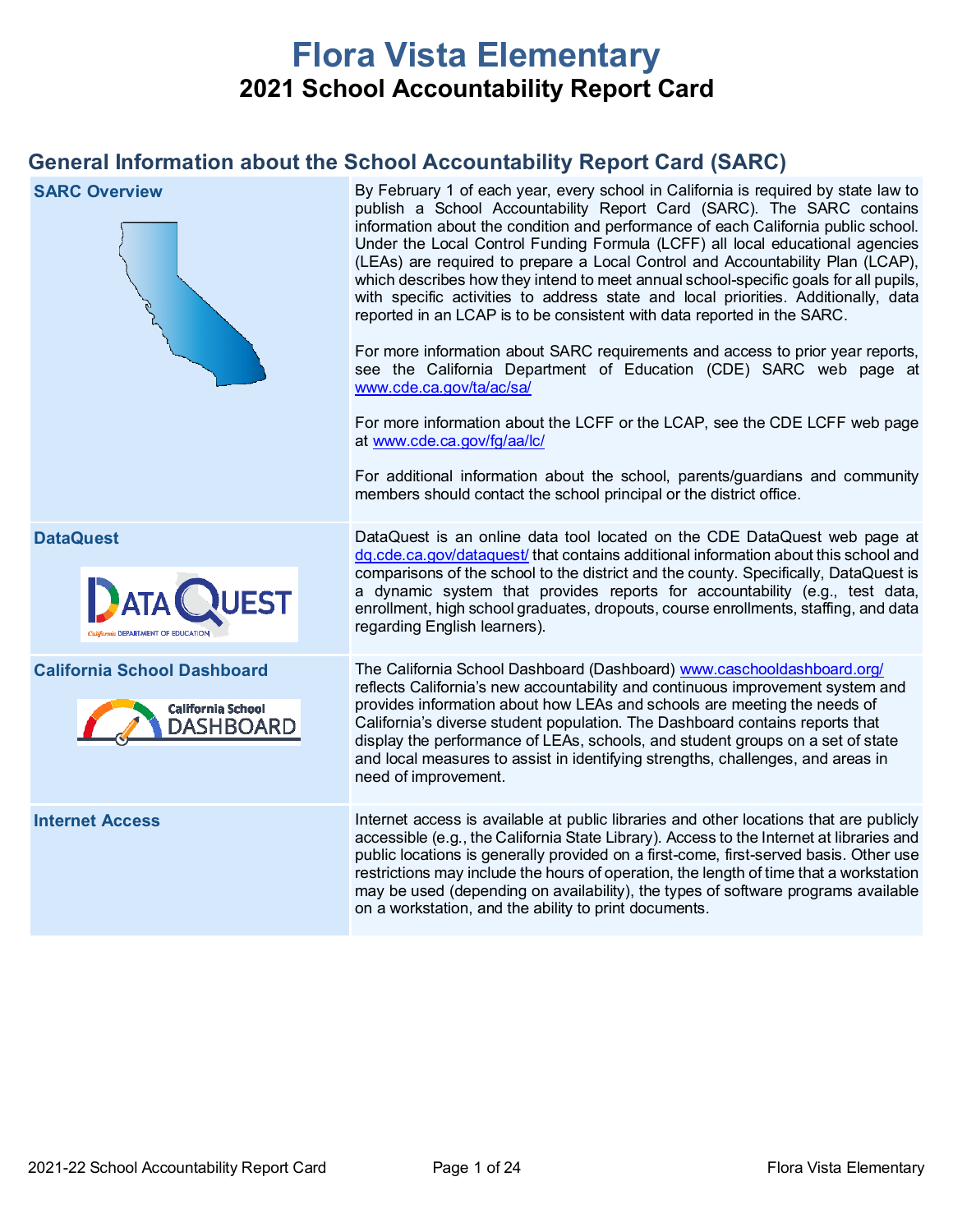## **2021-22 School Contact Information**

| <b>School Name</b>                                 | Flora Vista Elementary       |
|----------------------------------------------------|------------------------------|
| <b>Street</b>                                      | 1690 Wandering Rd.           |
| City, State, Zip                                   | Encinitas, CA 92024-2417     |
| <b>Phone Number</b>                                | (760) 944-4329               |
| <b>Principal</b>                                   | Chris Juarez                 |
| <b>Email Address</b>                               | chris.juarez@eusd.net        |
| <b>School Website</b>                              | https://floravista.eusd.net/ |
| County-District-School (CDS) Code 37 68080 6099402 |                              |

| <b>2021-22 District Contact Information</b> |                                                         |  |  |  |
|---------------------------------------------|---------------------------------------------------------|--|--|--|
| <b>District Name</b>                        | <b>Encinitas Union Elementary School District</b>       |  |  |  |
| <b>Phone Number</b>                         | 760.944.4300                                            |  |  |  |
| Superintendent                              | Andrée Grey                                             |  |  |  |
| <b>Email Address</b>                        | Andrée.Grey@eusd.net                                    |  |  |  |
| <b>District Website Address</b>             | https://www.eusd.net/our-district/school-accountability |  |  |  |

#### **2021-22 School Overview**

Flora Vista Elementary School, recognized four times as a California Distinguished School by the California Department of Education, is one of nine award-winning elementary schools located in the Encinitas Union School District. Our school's emphasis on Leadership in Civics & Science prepares students to be successful and contributing members of the rapidly evolving world in which they live. We were the only California elementary school to be honored with the 2019 Civic Learning Awards of Excellence, and were a recipient of the CA Golden Bell Award for our preschool learning program. At Flora Vista, we strive to incorporate a DREAMS model of education throughout students' experience at Flora Vista, in which the process skills of Design Thinking & Research drive the teaching & learning that connects the content areas (including Engineering, Arts, Math, and Science). Technology is used by all students in that process, as they access and produce content in a 1:1 iPad environment, and an emphasis on information literacy threads throughout all content areas. Our students have the opportunity to learn in environments ranging from our school garden to our EUSD Farm Lab satellite campus, all supported by an energetic and passionate staff. To support the development of the whole child, students participate in yoga and health & wellness lessons, and consultants provide supplemental instruction in the arts/music, science, and physical education. Our school is nestled in the heart of the beautiful and family-friendly Village Park area, serving approximately 410 students in kindergarten through sixth grade. Due in large part to our very active, supportive, and fun PTA, Flora Vista has the feel of a true neighborhood school. Our community actively supports Walk and Bike to School Days, and the concept of "Safe Routes to School" for pedestrians and bicycle riders.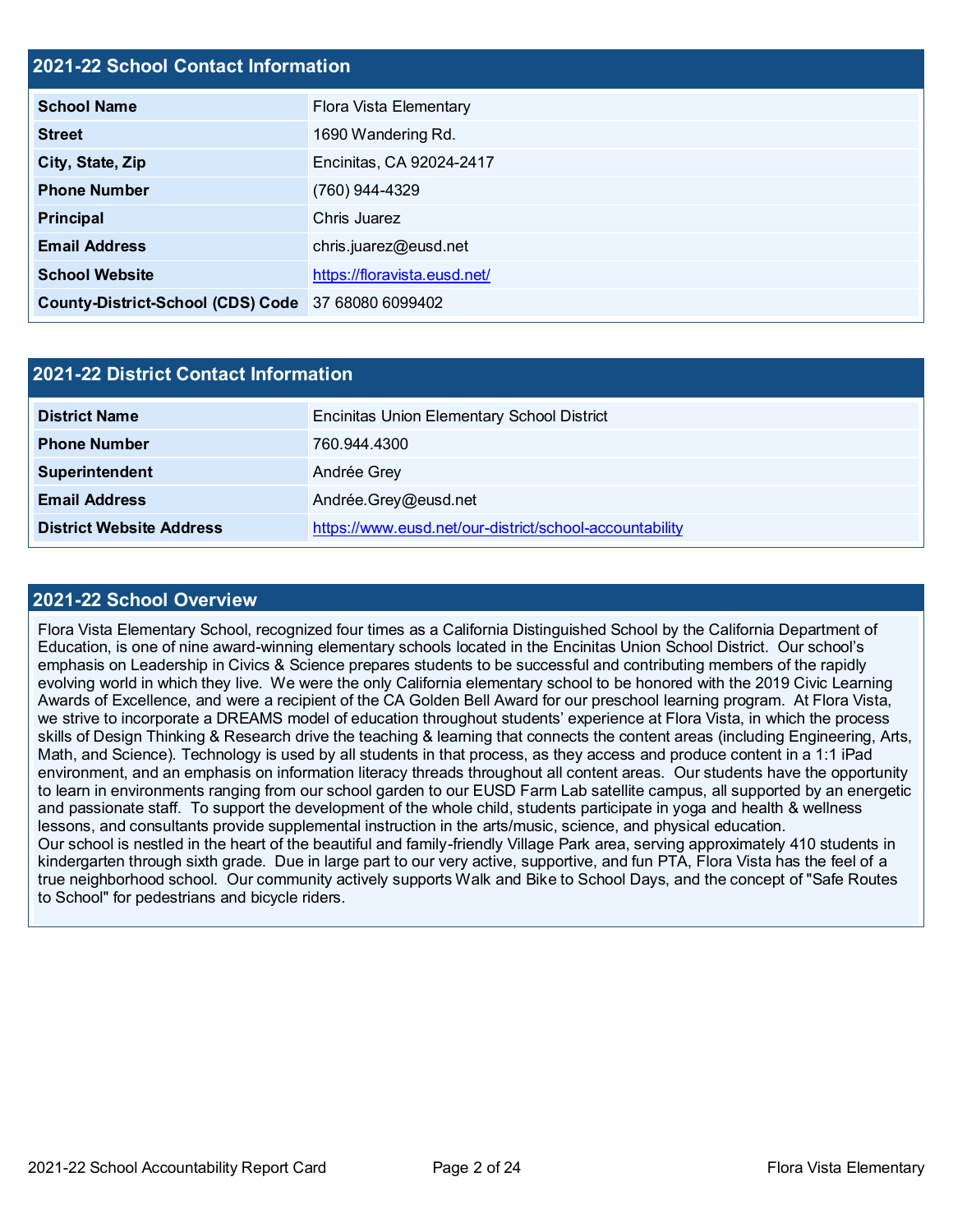## **About this School**

| 2020-21 Student Enrollment by Grade Level |                           |  |  |  |
|-------------------------------------------|---------------------------|--|--|--|
| <b>Grade Level</b>                        | <b>Number of Students</b> |  |  |  |
| Kindergarten                              | 49                        |  |  |  |
| Grade 1                                   | 62                        |  |  |  |
| Grade 2                                   | 61                        |  |  |  |
| Grade 3                                   | 55                        |  |  |  |
| Grade 4                                   | 59                        |  |  |  |
| Grade 5                                   | 47                        |  |  |  |
| Grade 6                                   | 57                        |  |  |  |
| <b>Total Enrollment</b>                   | 390                       |  |  |  |

## **2020-21 Student Enrollment by Student Group**

| <b>Student Group</b>                   | <b>Percent of Total Enrollment</b> |
|----------------------------------------|------------------------------------|
| Female                                 | 45.6                               |
| <b>Male</b>                            | 54.4                               |
| American Indian or Alaska Native       | 0.8                                |
| Asian                                  | 4.9                                |
| <b>Black or African American</b>       | 0.5                                |
| <b>Filipino</b>                        | 1.3                                |
| <b>Hispanic or Latino</b>              | 13.6                               |
| <b>Two or More Races</b>               | 4.9                                |
| <b>White</b>                           | 72.3                               |
| <b>English Learners</b>                | 4.9                                |
| <b>Foster Youth</b>                    | 0.3                                |
| <b>Socioeconomically Disadvantaged</b> | 9.5                                |
| <b>Students with Disabilities</b>      | 16.9                               |

## **A. Conditions of Learning State Priority: Basic**

The SARC provides the following information relevant to the State priority: Basic (Priority 1):

- Degree to which teachers are appropriately assigned and fully credentialed in the subject area and for the pupils they are teaching;
- Pupils have access to standards-aligned instructional materials; and
- School facilities are maintained in good repair

Note: For more information refer to the Updated Teacher Equity Definitions web page at<https://www.cde.ca.gov/pd/ee/teacherequitydefinitions.asp>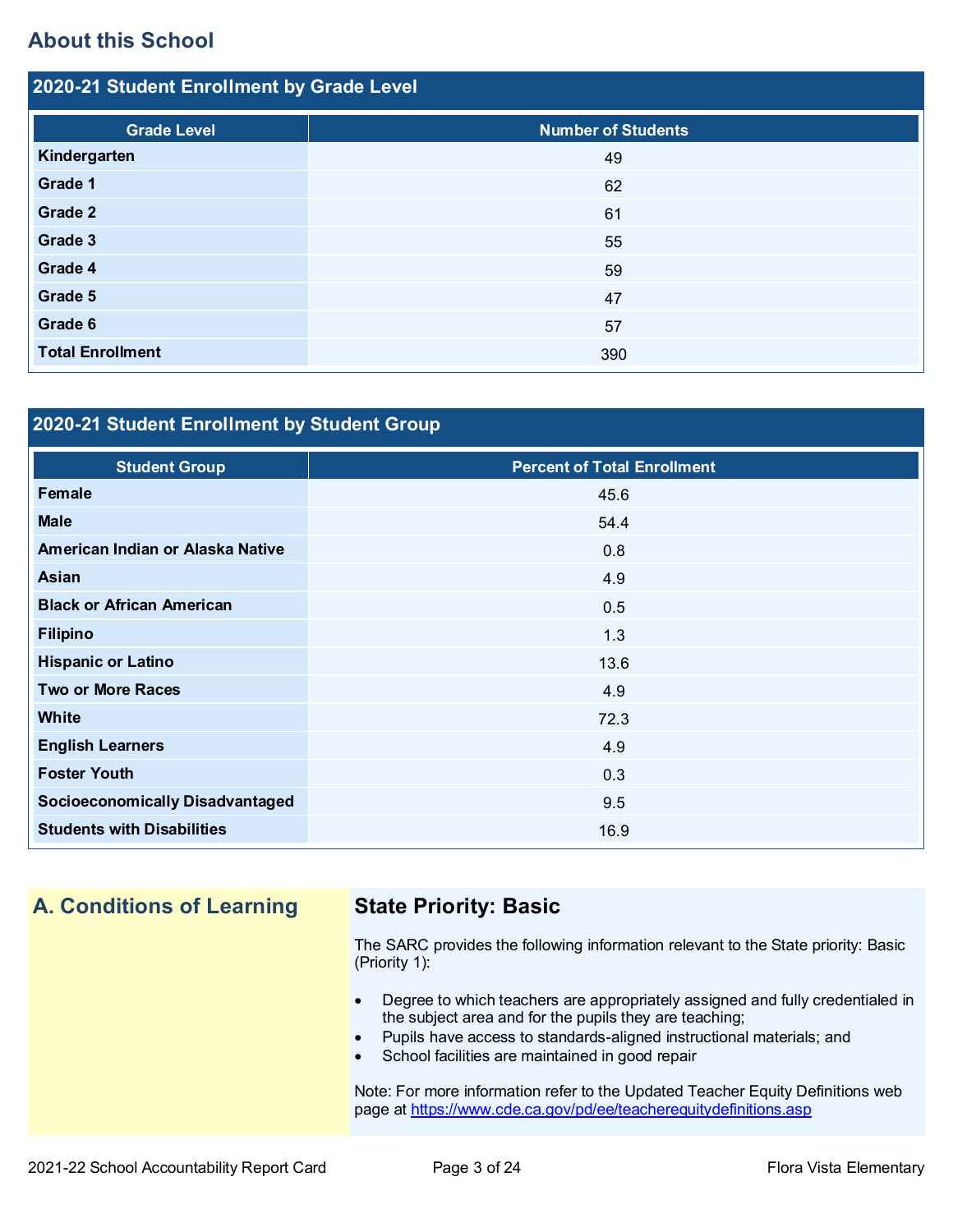| <b>2019-20 Teacher Preparation and Placement</b>                                                |         |  |  |  |
|-------------------------------------------------------------------------------------------------|---------|--|--|--|
| <b>Authorization/Assignment</b>                                                                 | 2019-20 |  |  |  |
| Fully (Preliminary or Clear) Credentialed for Subject and Student Placement (properly assigned) |         |  |  |  |
| <b>Intern Credential Holders Properly Assigned</b>                                              |         |  |  |  |
| Teachers Without Credentials and Misassignments ("ineffective" under ESSA)                      |         |  |  |  |
| Credentialed Teachers Assigned Out-of-Field ("out-of-field" under ESSA)                         |         |  |  |  |
| <b>Unknown</b>                                                                                  |         |  |  |  |
| <b>Total Teaching Positions</b>                                                                 |         |  |  |  |

Note: The data in this table is based on Full Time Equivalent (FTE) status. One FTE equals one staff member working full time; one FTE could also represent two staff members who each work 50 percent of full time. Additionally, an assignment is defined as a position that an educator is assigned to based on setting, subject, and grade level. An authorization is defined as the services that an educator is authorized to provide to students.

## **2019-20 Teachers Without Credentials and Misassignments (considered "ineffective" under ESSA) Authorization/Assignment 2019-20 Permits and Waivers**

**Misassignments** 

**Vacant Positions** 

**Total Teachers Without Credentials and Misassignments**

## **2019-20 Credentialed Teachers Assigned Out-of-Field (considered "out-of-field" under ESSA)**

| <b>Indicator</b>                                       | 2019-20 |
|--------------------------------------------------------|---------|
| Credentialed Teachers Authorized on a Permit or Waiver |         |
| <b>Local Assignment Options</b>                        |         |
| <b>Total Out-of-Field Teachers</b>                     |         |

## **2019-20 Class Assignments**

| <b>Indicator</b>                                                                                                                                    | 2019-20 |
|-----------------------------------------------------------------------------------------------------------------------------------------------------|---------|
| <b>Misassignments for English Learners</b><br>(a percentage of all the classes with English learners taught by teachers that are misassigned)       |         |
| No credential, permit or authorization to teach<br>(a percentage of all the classes taught by teachers with no record of an authorization to teach) |         |

| 2021-22 Quality, Currency, Availability of Textbooks and Other Instructional Materials |                 |  |  |  |
|----------------------------------------------------------------------------------------|-----------------|--|--|--|
| Year and month in which the data were collected                                        | September, 2021 |  |  |  |
|                                                                                        |                 |  |  |  |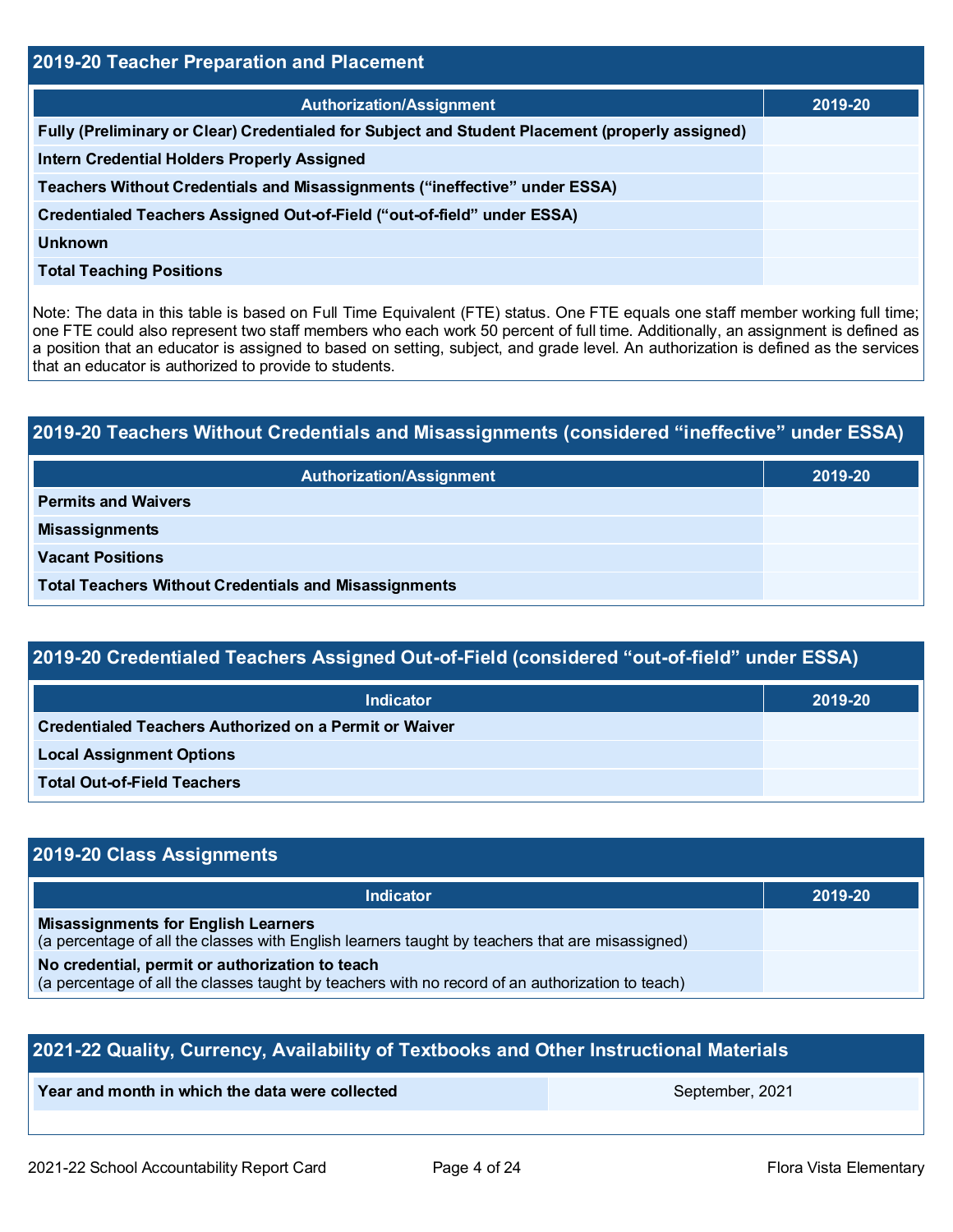| <b>Subject</b>                | Textbooks and Other Instructional Materials/year of<br><b>Adoption</b> | <b>From</b><br><b>Most</b><br><b>Recent</b><br><b>Adoption</b> | <b>Percent</b><br><b>Students</b><br><b>Lacking Own</b><br><b>Assigned</b><br>Copy |
|-------------------------------|------------------------------------------------------------------------|----------------------------------------------------------------|------------------------------------------------------------------------------------|
| <b>Reading/Language Arts</b>  | National Geographic/2017                                               | Yes                                                            | $\mathbf 0$                                                                        |
| <b>Mathematics</b>            | Scott Foresman-Addison Wesley/2009                                     | Yes                                                            | $\Omega$                                                                           |
| <b>Science</b>                | Houghton Mifflin/2007                                                  | Yes                                                            | $\mathbf{0}$                                                                       |
| <b>History-Social Science</b> | Harcourt/2006                                                          | Yes                                                            | $\mathbf 0$                                                                        |

## **School Facility Conditions and Planned Improvements**

Flora Vista Elementary School provides a safe, clean environment for students, staff, and volunteers. The school facilities were built in 1979 and currently include the library, multipurpose room, staff lounge, 22 permanent classrooms, three portable classrooms, a preschool building with four classrooms, and three playgrounds. During the 2005-06 school year, the office was modernized. The intercom system was updated during 2016-17. The media center was remodeled during the 2010-11 school year.

District maintenance supervisors are proactive and conduct inspections at school sites on a continual basis. Repairs necessary to keep the school in good repair and working order are completed in a timely manner. A work order process is used to ensure efficient service and that emergency repairs are given the highest priority.

All schools within the Encinitas Union School District are in the process of receiving various site upgrades based on the Capital Facilities and Technology Plan submitted as a component of Proposition P that was passed by the voters in November 2010.

#### **Year and month of the most recent FIT report** February 2021

| <b>System Inspected</b>                                                | Rate<br>Good | <b>Rate</b><br>Fair | Rate<br><b>Poor</b> | <b>Repair Needed and Action Taken or Planned</b> |
|------------------------------------------------------------------------|--------------|---------------------|---------------------|--------------------------------------------------|
| <b>Systems:</b><br>Gas Leaks, Mechanical/HVAC, Sewer                   | X            |                     |                     |                                                  |
| Interior:<br>Interior Surfaces                                         |              | X                   |                     | Stained ceiling tiles from previous water damage |
| <b>Cleanliness:</b><br>Overall Cleanliness, Pest/Vermin Infestation    | X            |                     |                     |                                                  |
| <b>Electrical</b>                                                      | $\times$     |                     |                     |                                                  |
| <b>Restrooms/Fountains:</b><br>Restrooms, Sinks/ Fountains             | X            |                     |                     |                                                  |
| Safety:<br>Fire Safety, Hazardous Materials                            | X            |                     |                     |                                                  |
| Structural:<br>Structural Damage, Roofs                                | X            |                     |                     | Roofing membrane with some wearing               |
| External:<br>Playground/School Grounds, Windows/<br>Doors/Gates/Fences | X            |                     |                     |                                                  |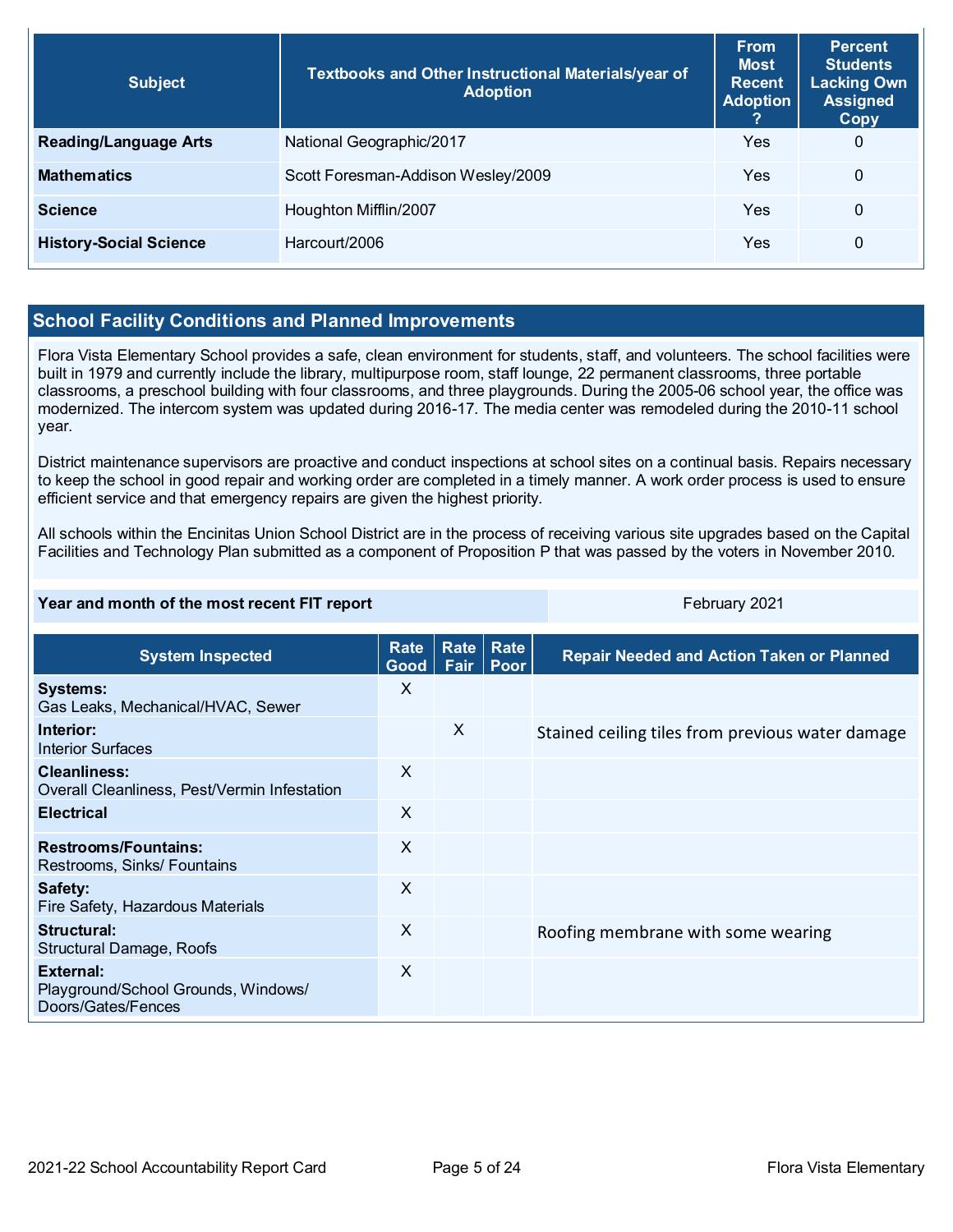| <b>Overall Facility Rate</b> |      |      |      |
|------------------------------|------|------|------|
| <b>Exemplary</b>             | Good | Fair | Poor |
| ⌒                            |      |      |      |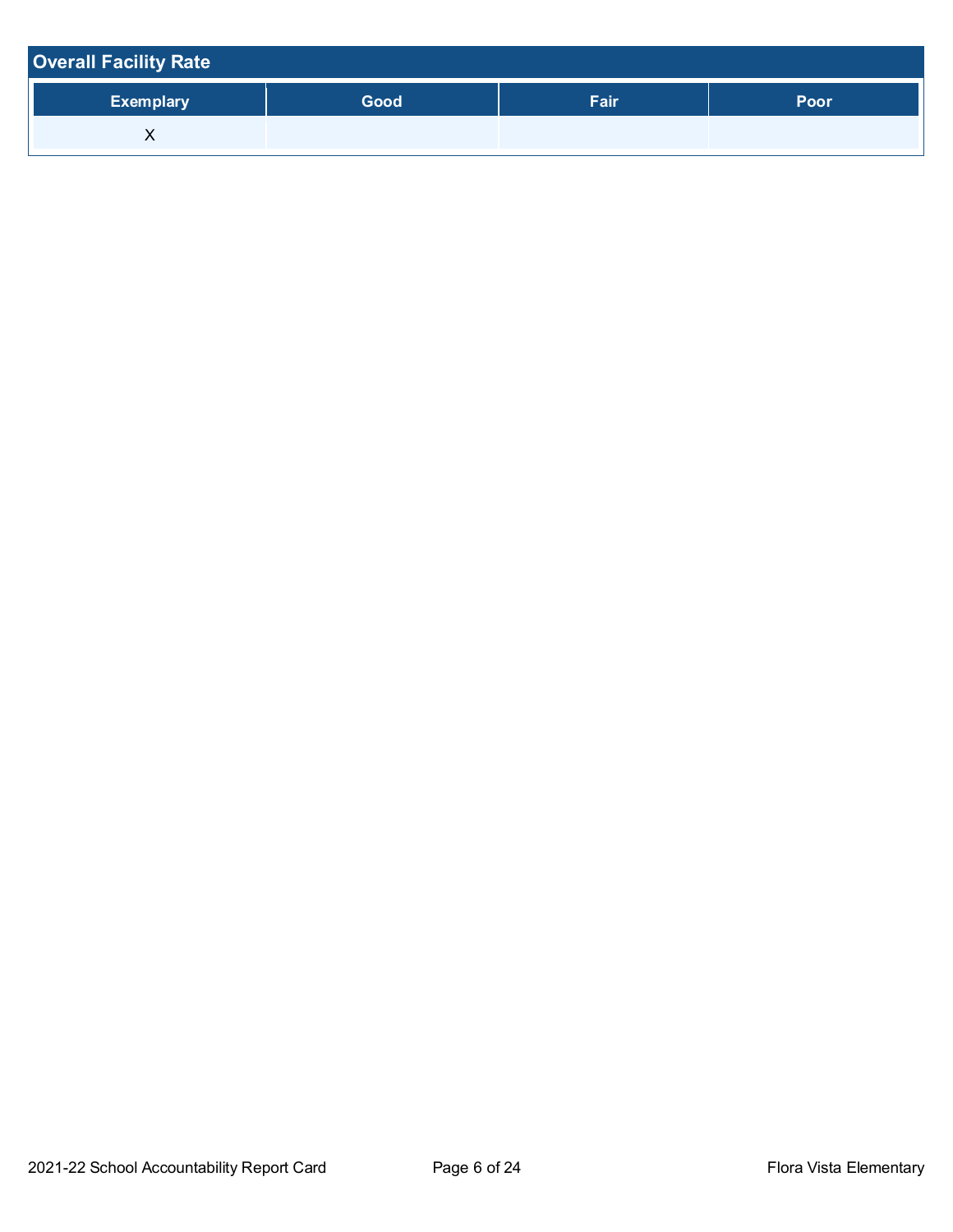## **B. Pupil Outcomes State Priority: Pupil Achievement**

The SARC provides the following information relevant to the State priority: Pupil Achievement (Priority 4):

#### **Statewide Assessments**

(i.e., California Assessment of Student Performance and Progress [CAASPP] System includes the Smarter Balanced Summative Assessments for students in the general education population and the California Alternate Assessments [CAAs] for English language arts/literacy [ELA] and mathematics given in grades three through eight and grade eleven. Only eligible students may participate in the administration of the CAAs. CAAs items are aligned with alternate achievement standards, which are linked with the Common Core State Standards [CCSS] for students with the most significant cognitive disabilities).

The CAASPP System encompasses the following assessments and student participation requirements:

- 1. **Smarter Balanced Summative Assessments and CAAs for ELA** in grades three through eight and grade eleven.
- 2. **Smarter Balanced Summative Assessments and CAAs for mathematics** in grades three through eight and grade eleven.
- 3. **California Science Test (CAST) and CAAs for Science** in grades five, eight, and once in high school (i.e., grade ten, eleven, or twelve).

#### **SARC Reporting in the 2020-2021 School Year Only**

Where the most viable option, LEAs were required to administer the statewide summative assessment in ELA and mathematics. Where a statewide summative assessment was not the most viable option for the LEA (or for one or more gradelevel[s] within the LEA) due to the pandemic, LEAs were allowed to report results from a different assessment that met the criteria established by the State Board of Education (SBE) on March 16, 2021. The assessments were required to be:

- Aligned with CA CCSS for ELA and mathematics;
- Available to students in grades 3 through 8, and grade 11; and
- Uniformly administered across a grade, grade span, school, or district to all eligible students.

#### **Options**

Note that the CAAs could only be administered in-person following health and safety requirements. If it was not viable for the LEA to administer the CAAs in person with health and safety guidelines in place, the LEA was directed to not administer the tests. There were no other assessment options available for the CAAs. Schools administered the Smarter Balanced Summative Assessments for ELA and mathematics, other assessments that meet the SBE criteria, or a combination of both, and they could only choose one of the following:

- Smarter Balanced ELA and mathematics summative assessments;
- Other assessments meeting the SBE criteria; or
- Combination of Smarter Balanced ELA and mathematics summative assessments and other assessments.

The percentage of students who have successfully completed courses that satisfy the requirements for entrance to the University of California and the California State University, or career technical education sequences or programs of study.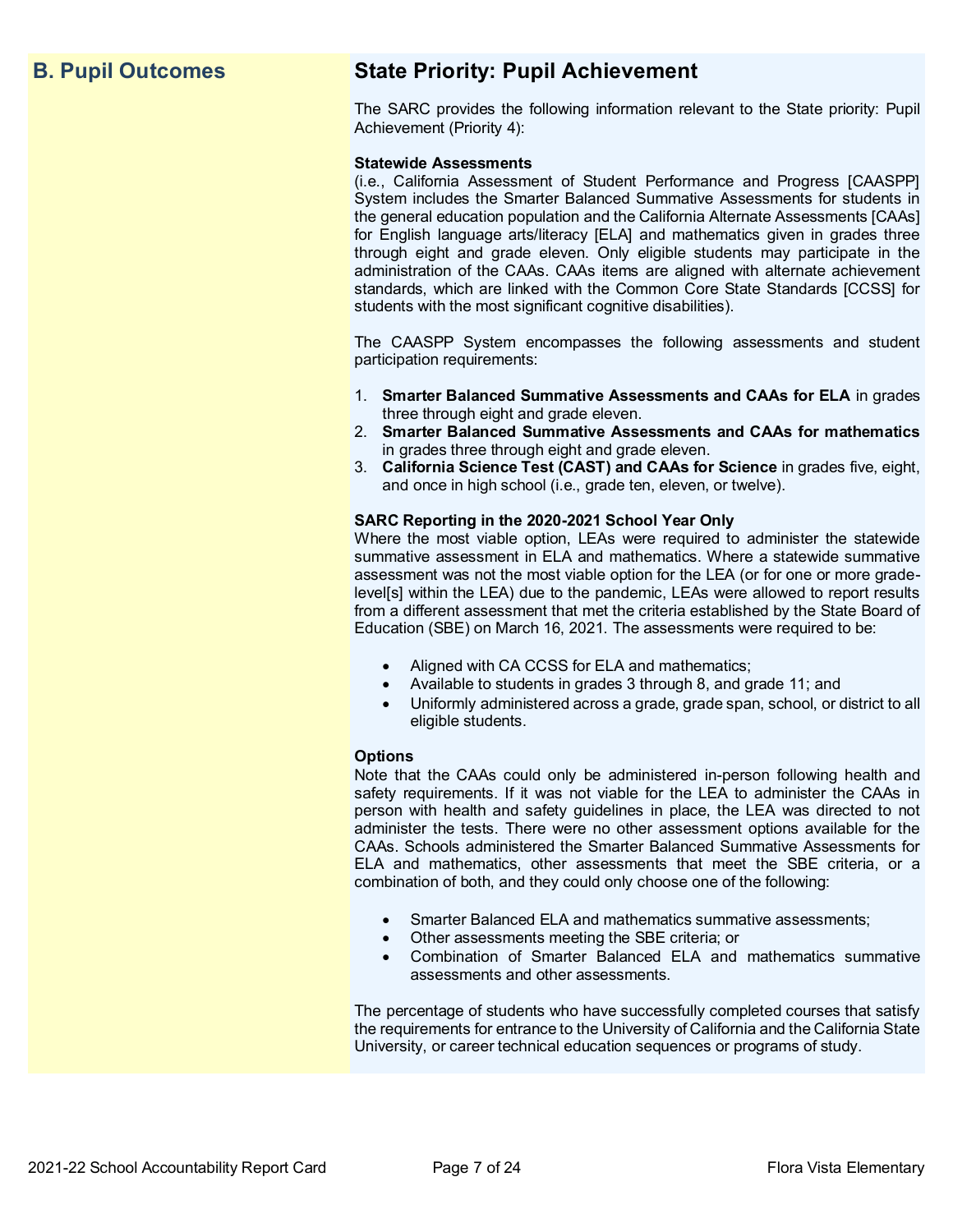### **Percentage of Students Meeting or Exceeding the State Standard on CAASPP**

This table displays CAASPP test results in ELA and mathematics for all students grades three through eight and grade eleven taking and completing a state-administered assessment.

The 2019-2020 data cells with N/A values indicate that the 2019-2020 data are not available due to the COVID-19 pandemic and resulting summative test suspension. The Executive Order N-30-20 was issued which waived the assessment, accountability, and reporting requirements for the 2019-2020 school year.

The 2020-2021 data cells have N/A values because these data are not comparable to other year data due to the COVID-19 pandemic during the 2020-2021 school year. Where the CAASPP assessments in ELA and/or mathematics is not the most viable option, the LEAs were allowed to administer local assessments. Therefore, the 2020-2021 data between school years for the school, district, state are not an accurate comparison. As such, it is inappropriate to compare results of the 2020-2021 school year to other school years.

| <b>Subject</b>                                                       | <b>School</b><br>2019-20 | <b>School</b><br>2020-21 | <b>District</b><br>2019-20 | <b>District</b><br>2020-21 | <b>State</b><br>2019-20 | <b>State</b><br>2020-21 |
|----------------------------------------------------------------------|--------------------------|--------------------------|----------------------------|----------------------------|-------------------------|-------------------------|
| <b>English Language Arts/Literacy</b><br>$\left($ grades 3-8 and 11) | N/A                      | N/A                      | N/A                        | N/A                        | N/A                     | N/A                     |
| <b>Mathematics</b><br>$\left($ grades 3-8 and 11)                    | N/A                      | N/A                      | N/A                        | N/A                        | N/A                     | N/A                     |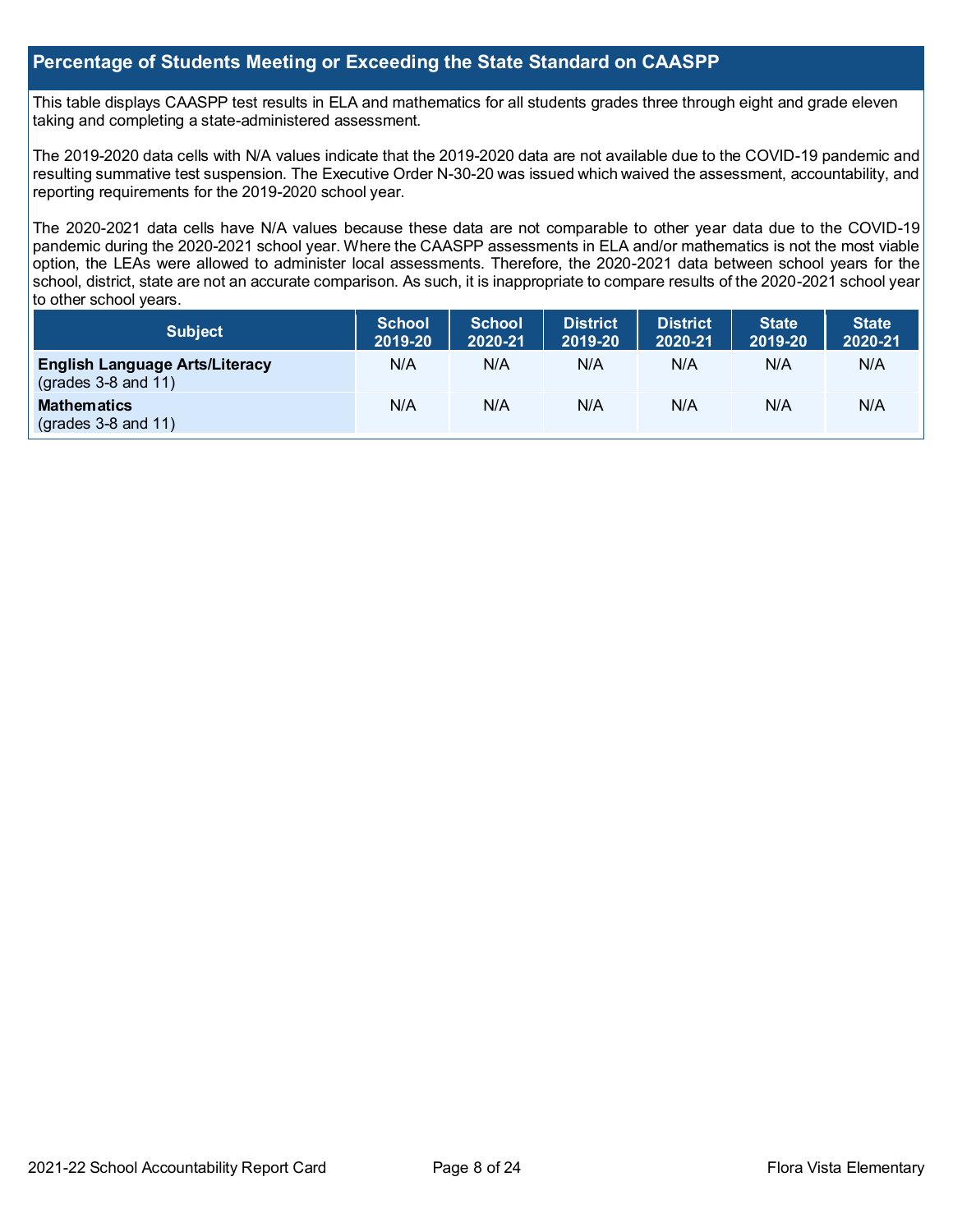## **2020-21 CAASPP Test Results in ELA by Student Group**

This table displays CAASPP test results in ELA by student group for students grades three through eight and grade eleven taking and completing a state-administered assessment. The CDE will populate this table for schools in cases where the school administered the CAASPP assessment. In cases where the school administered a local assessment instead of CAASPP, the CDE will populate this table with "NT" values, meaning this school did not test students using the CAASPP. See the local assessment(s) table for more information.

| <b>CAASPP</b><br><b>Student Groups</b>               | <b>CAASPP</b><br><b>Total</b><br><b>Enrollment</b> | <b>CAASPP</b><br><b>Number</b><br><b>Tested</b> | <b>CAASPP</b><br><b>Percent</b><br><b>Tested</b> | <b>CAASPP</b><br><b>Percent</b><br><b>Not Tested</b> | <b>CAASPP</b><br><b>Percent</b><br>Met or<br><b>Exceeded</b> |
|------------------------------------------------------|----------------------------------------------------|-------------------------------------------------|--------------------------------------------------|------------------------------------------------------|--------------------------------------------------------------|
| <b>All Students</b>                                  | 215                                                | <b>NT</b>                                       | <b>NT</b>                                        | <b>NT</b>                                            | <b>NT</b>                                                    |
| <b>Female</b>                                        | 101                                                | <b>NT</b>                                       | <b>NT</b>                                        | <b>NT</b>                                            | <b>NT</b>                                                    |
| <b>Male</b>                                          | 114                                                | <b>NT</b>                                       | <b>NT</b>                                        | <b>NT</b>                                            | <b>NT</b>                                                    |
| American Indian or Alaska Native                     | --                                                 | <b>NT</b>                                       | <b>NT</b>                                        | <b>NT</b>                                            | <b>NT</b>                                                    |
| <b>Asian</b>                                         | $-$                                                | <b>NT</b>                                       | <b>NT</b>                                        | <b>NT</b>                                            | <b>NT</b>                                                    |
| <b>Black or African American</b>                     | $\Omega$                                           | $\mathbf 0$                                     | $\mathbf{0}$                                     | $\overline{0}$                                       | $\Omega$                                                     |
| <b>Filipino</b>                                      | $-$                                                | <b>NT</b>                                       | <b>NT</b>                                        | <b>NT</b>                                            | <b>NT</b>                                                    |
| <b>Hispanic or Latino</b>                            | 28                                                 | <b>NT</b>                                       | <b>NT</b>                                        | <b>NT</b>                                            | <b>NT</b>                                                    |
| Native Hawaiian or Pacific Islander                  | $\overline{0}$                                     | $\mathbf 0$                                     | $\mathbf 0$                                      | $\overline{0}$                                       | 0                                                            |
| <b>Two or More Races</b>                             | 12                                                 | <b>NT</b>                                       | <b>NT</b>                                        | <b>NT</b>                                            | <b>NT</b>                                                    |
| White                                                | 160                                                | <b>NT</b>                                       | <b>NT</b>                                        | <b>NT</b>                                            | <b>NT</b>                                                    |
| <b>English Learners</b>                              | $\overline{\phantom{a}}$                           | <b>NT</b>                                       | <b>NT</b>                                        | <b>NT</b>                                            | <b>NT</b>                                                    |
| <b>Foster Youth</b>                                  | 0                                                  | $\mathbf 0$                                     | $\mathbf 0$                                      | $\overline{0}$                                       | 0                                                            |
| <b>Homeless</b>                                      | $\mathbf 0$                                        | $\pmb{0}$                                       | $\mathbf 0$                                      | $\mathbf 0$                                          | 0                                                            |
| <b>Military</b>                                      | $\mathbf 0$                                        | $\pmb{0}$                                       | $\overline{0}$                                   | $\overline{0}$                                       | 0                                                            |
| <b>Socioeconomically Disadvantaged</b>               | 19                                                 | <b>NT</b>                                       | <b>NT</b>                                        | <b>NT</b>                                            | <b>NT</b>                                                    |
| <b>Students Receiving Migrant Education Services</b> | 0                                                  | $\mathbf 0$                                     | $\Omega$                                         | $\mathbf 0$                                          | 0                                                            |
| <b>Students with Disabilities</b>                    | 41                                                 | <b>NT</b>                                       | <b>NT</b>                                        | <b>NT</b>                                            | <b>NT</b>                                                    |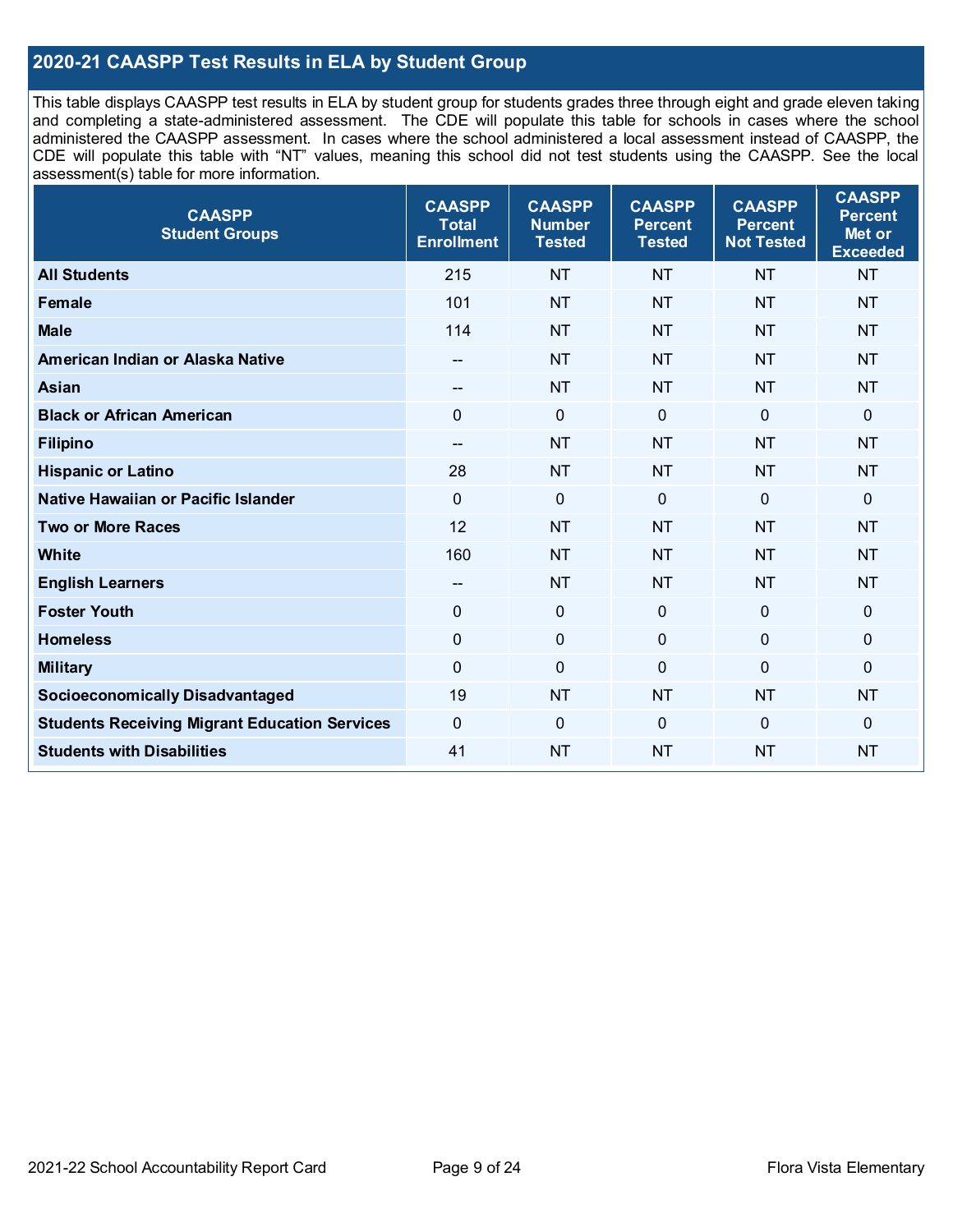## **2020-21 CAASPP Test Results in Math by Student Group**

This table displays CAASPP test results in Math by student group for students grades three through eight and grade eleven taking and completing a state-administered assessment. The CDE will populate this table for schools in cases where the school administered the CAASPP assessment. In cases where the school administered a local assessment instead of CAASPP, the CDE will populate this table with "NT" values, meaning this school did not test students using the CAASPP. See the local assessment(s) table for more information.

| <b>CAASPP</b><br><b>Student Groups</b>               | <b>CAASPP</b><br><b>Total</b><br><b>Enrollment</b> | <b>CAASPP</b><br><b>Number</b><br><b>Tested</b> | <b>CAASPP</b><br><b>Percent</b><br><b>Tested</b> | <b>CAASPP</b><br><b>Percent</b><br><b>Not Tested</b> | <b>CAASPP</b><br><b>Percent</b><br>Met or<br><b>Exceeded</b> |
|------------------------------------------------------|----------------------------------------------------|-------------------------------------------------|--------------------------------------------------|------------------------------------------------------|--------------------------------------------------------------|
| <b>All Students</b>                                  | 215                                                | <b>NT</b>                                       | <b>NT</b>                                        | <b>NT</b>                                            | <b>NT</b>                                                    |
| <b>Female</b>                                        | 101                                                | <b>NT</b>                                       | <b>NT</b>                                        | <b>NT</b>                                            | <b>NT</b>                                                    |
| <b>Male</b>                                          | 114                                                | <b>NT</b>                                       | <b>NT</b>                                        | <b>NT</b>                                            | <b>NT</b>                                                    |
| American Indian or Alaska Native                     | --                                                 | <b>NT</b>                                       | <b>NT</b>                                        | <b>NT</b>                                            | <b>NT</b>                                                    |
| <b>Asian</b>                                         | --                                                 | <b>NT</b>                                       | <b>NT</b>                                        | <b>NT</b>                                            | <b>NT</b>                                                    |
| <b>Black or African American</b>                     | $\mathbf 0$                                        | $\overline{0}$                                  | $\mathbf 0$                                      | $\Omega$                                             | $\mathbf 0$                                                  |
| <b>Filipino</b>                                      | $\overline{\phantom{a}}$                           | <b>NT</b>                                       | <b>NT</b>                                        | <b>NT</b>                                            | <b>NT</b>                                                    |
| <b>Hispanic or Latino</b>                            | 28                                                 | <b>NT</b>                                       | <b>NT</b>                                        | <b>NT</b>                                            | <b>NT</b>                                                    |
| <b>Native Hawaiian or Pacific Islander</b>           | $\overline{0}$                                     | $\mathbf 0$                                     | $\mathbf 0$                                      | $\overline{0}$                                       | $\mathbf 0$                                                  |
| <b>Two or More Races</b>                             | 12                                                 | <b>NT</b>                                       | <b>NT</b>                                        | <b>NT</b>                                            | <b>NT</b>                                                    |
| <b>White</b>                                         | 160                                                | <b>NT</b>                                       | <b>NT</b>                                        | <b>NT</b>                                            | <b>NT</b>                                                    |
| <b>English Learners</b>                              | --                                                 | <b>NT</b>                                       | <b>NT</b>                                        | <b>NT</b>                                            | <b>NT</b>                                                    |
| <b>Foster Youth</b>                                  | $\mathbf 0$                                        | $\mathbf 0$                                     | $\mathbf 0$                                      | $\mathbf{0}$                                         | $\mathbf 0$                                                  |
| <b>Homeless</b>                                      | $\mathbf 0$                                        | $\mathbf 0$                                     | $\mathbf 0$                                      | 0                                                    | $\mathbf 0$                                                  |
| <b>Military</b>                                      | $\mathbf 0$                                        | $\pmb{0}$                                       | $\mathbf 0$                                      | 0                                                    | $\mathbf 0$                                                  |
| <b>Socioeconomically Disadvantaged</b>               | 19                                                 | <b>NT</b>                                       | <b>NT</b>                                        | <b>NT</b>                                            | <b>NT</b>                                                    |
| <b>Students Receiving Migrant Education Services</b> | $\overline{0}$                                     | $\mathbf 0$                                     | $\mathbf 0$                                      | 0                                                    | $\mathbf 0$                                                  |
| <b>Students with Disabilities</b>                    | 41                                                 | <b>NT</b>                                       | <b>NT</b>                                        | <b>NT</b>                                            | <b>NT</b>                                                    |

## **2020-21 Local Assessment Test Results in ELA by Student Group**

This table displays Local Assessment test results in ELA by student group for students grades three through eight and grade eleven. LEAs/schools will populate this table for schools in cases where the school administered a local assessment. In cases where the school administered the CAASPP assessment, LEAs/schools will populate this table with "N/A" values in all cells, meaning this table is Not Applicable for this school.

| Literably<br><b>Student Groups</b> | Literably<br><b>Total</b><br><b>Enrollment</b> | Literably<br><b>Number</b><br><b>Tested</b> | Literably<br><b>Percent</b><br><b>Tested</b> | Literably<br><b>Percent</b><br><b>Not Tested</b> | Literably<br><b>Percent</b><br>At or Above<br><b>Grade Level</b> |
|------------------------------------|------------------------------------------------|---------------------------------------------|----------------------------------------------|--------------------------------------------------|------------------------------------------------------------------|
| <b>All Students</b>                | 235                                            | 220                                         | 93.6%                                        | 6.40%                                            | 60.9%                                                            |
| Female                             | 102                                            | 98                                          | 96.08                                        | 3.92                                             | 82.65                                                            |
| <b>Male</b>                        | 116                                            | 113                                         | 97.41                                        | 2.59                                             | 73.45                                                            |
| American Indian or Alaska Native   | 3                                              | 3                                           |                                              |                                                  |                                                                  |
| <b>Asian</b>                       | 11                                             | 10                                          |                                              |                                                  |                                                                  |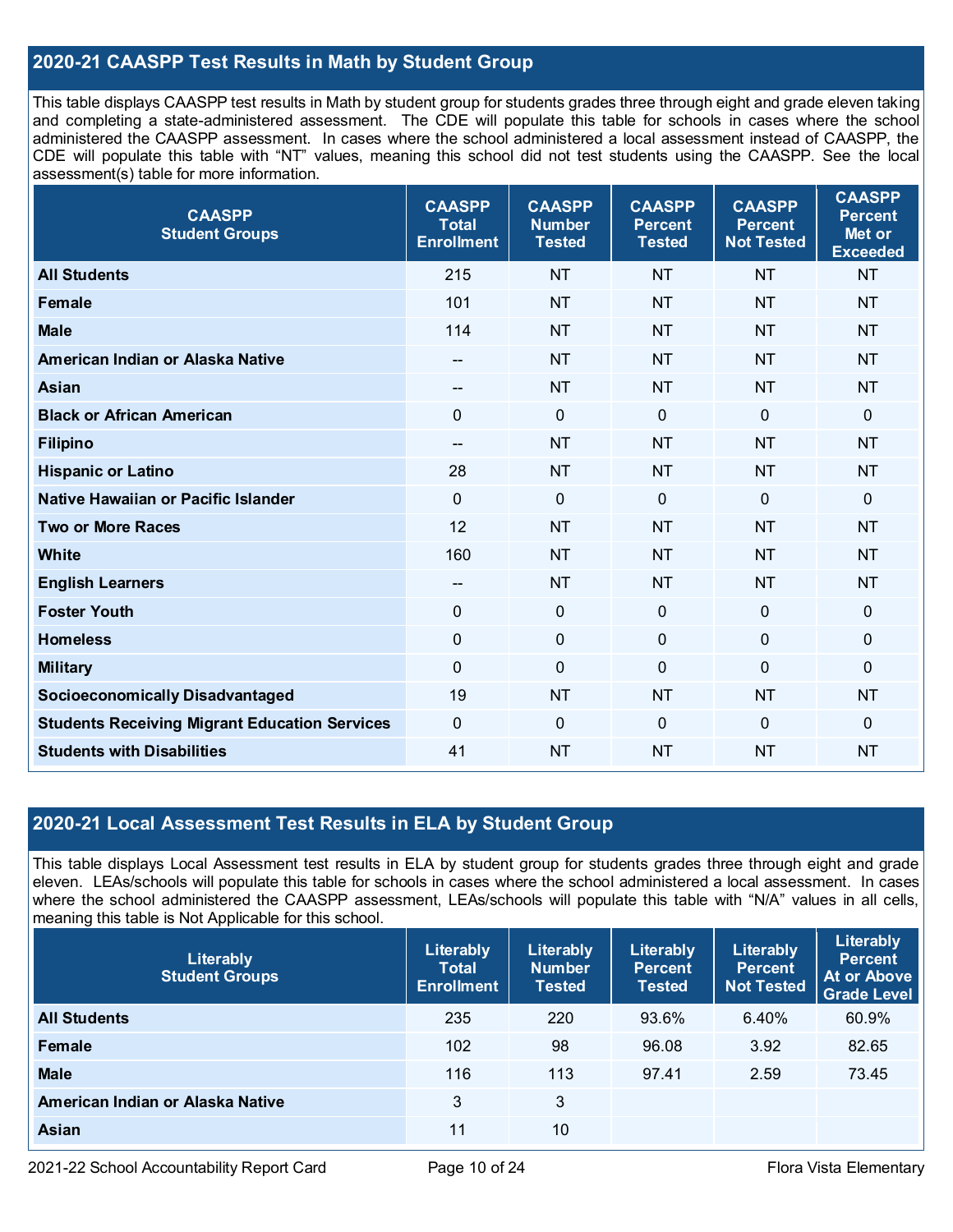| <b>Filipino</b>                                                                            | 3   | 3   |       |       |       |  |  |
|--------------------------------------------------------------------------------------------|-----|-----|-------|-------|-------|--|--|
| <b>Hispanic or Latino</b>                                                                  | 28  | 28  | 100   |       | 67.86 |  |  |
| <b>Two or More Races</b>                                                                   | 12  |     |       |       |       |  |  |
| <b>White</b>                                                                               | 160 | 155 | 96.88 | 3.12  | 80.65 |  |  |
| <b>English Learners</b>                                                                    | 5   | 5   |       |       |       |  |  |
| <b>Socioeconomically Disadvantaged</b>                                                     | 13  | 11  | 84.62 | 15.38 | 63.64 |  |  |
| <b>Students with Disabilities</b>                                                          | 50  | 48  | 96    | 4     | 54.17 |  |  |
| *At or above the grade-level standard in the context of the local assessment administered. |     |     |       |       |       |  |  |

## **2020-21 Local Assessment Test Results in Math by Student Group**

This table displays Local Assessment test results in Math by student group for students grades three through eight and grade eleven. LEAs/schools will populate this table for schools in cases where the school administered a local assessment. In cases where the school administered the CAASPP assessment, LEAs/schools will populate this table with "N/A" values in all cells, meaning this table is Not Applicable for this school.

| <b>iReady</b><br><b>Student Groups</b>                                                     | <b>iReady</b><br><b>Total</b><br><b>Enrollment</b> | <b>iReady</b><br><b>Number</b><br><b>Tested</b> | <b>iReady</b><br><b>Percent</b><br><b>Tested</b> | <b>iReady</b><br><b>Percent</b><br><b>Not Tested</b> | <b>iReady</b><br><b>Percent</b><br><b>At or Above</b><br><b>Grade Level</b> |
|--------------------------------------------------------------------------------------------|----------------------------------------------------|-------------------------------------------------|--------------------------------------------------|------------------------------------------------------|-----------------------------------------------------------------------------|
| <b>All Students</b>                                                                        | 218                                                | 210                                             | 96.33                                            | 3.67                                                 | 60                                                                          |
| Female                                                                                     | 102                                                | 97                                              | 95.1                                             | 4.9                                                  | 51.55                                                                       |
| <b>Male</b>                                                                                | 116                                                | 113                                             | 97.41                                            | 2.59                                                 | 67.26                                                                       |
| American Indian or Alaska Native                                                           | 3                                                  | 3                                               | $- -$                                            | $\overline{\phantom{a}}$                             | --                                                                          |
| Asian                                                                                      | 11                                                 | 10                                              | $\qquad \qquad \cdots$                           | $\overline{\phantom{a}}$                             | $\hspace{0.05cm}$ – $\hspace{0.05cm}$                                       |
| <b>Filipino</b>                                                                            | 3                                                  | 3                                               | $\qquad \qquad -$                                | --                                                   | $\hspace{0.05cm}$ – $\hspace{0.05cm}$                                       |
| <b>Hispanic or Latino</b>                                                                  | 28                                                 | 28                                              | 100                                              |                                                      | 50                                                                          |
| <b>Two or More Races</b>                                                                   | 12                                                 | 12                                              | 100                                              |                                                      | 58.33                                                                       |
| <b>White</b>                                                                               | 160                                                | 154                                             | 96.25                                            | 3.75                                                 | 61.69                                                                       |
| <b>English Learners</b>                                                                    | 5                                                  | 5                                               | $\qquad \qquad -$                                | --                                                   | --                                                                          |
| <b>Socioeconomically Disadvantaged</b>                                                     | 13                                                 | 11                                              | 84.62                                            | 15.38                                                | 63.64                                                                       |
| <b>Students with Disabilities</b>                                                          | 50                                                 | 48                                              | 96                                               | $\overline{4}$                                       | 41.67                                                                       |
| *At or above the grade-level standard in the context of the local assessment administered. |                                                    |                                                 |                                                  |                                                      |                                                                             |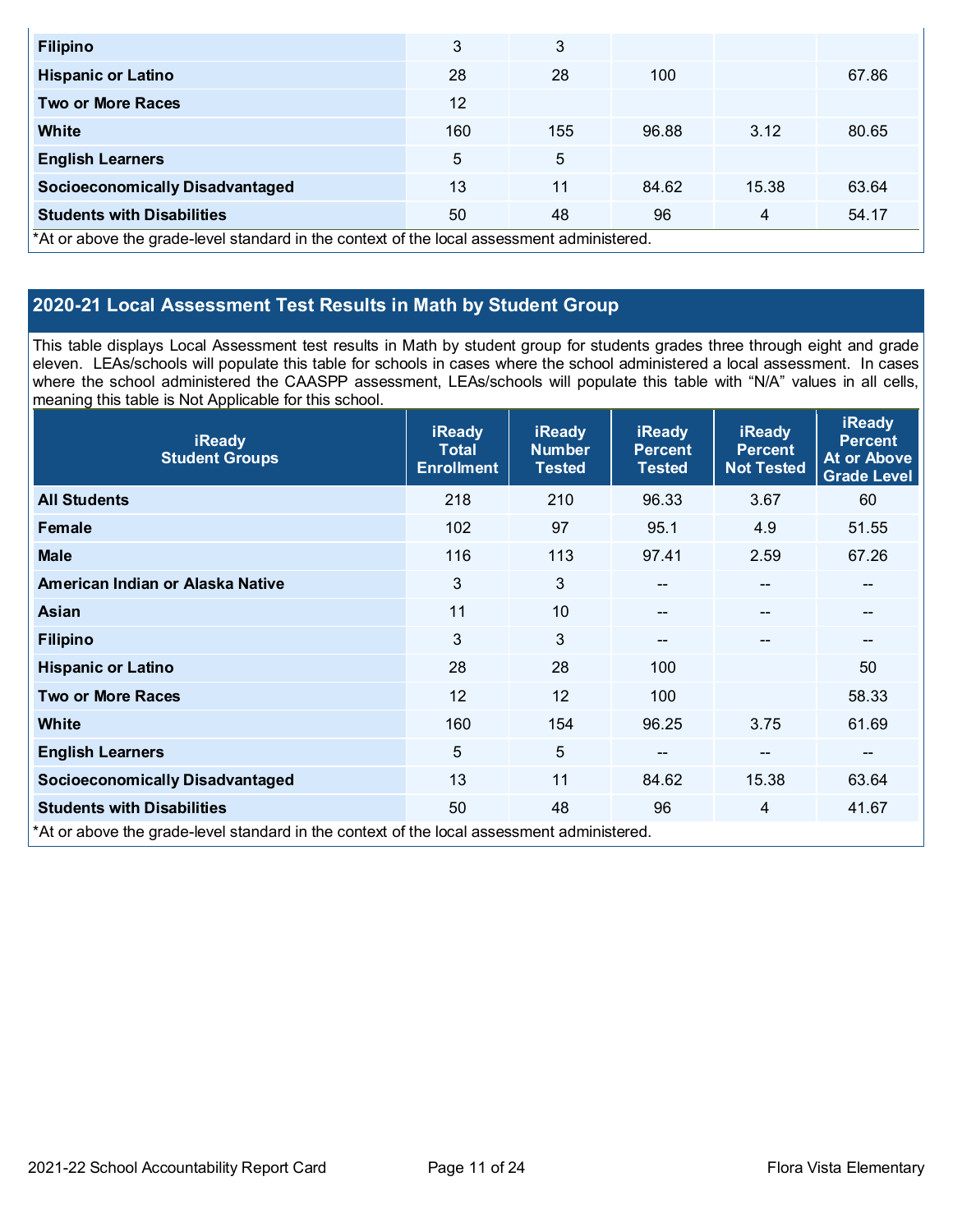## **CAASPP Test Results in Science for All Students**

This table displays the percentage of all students grades five, eight, and High School meeting or exceeding the State Standard.

The 2019-2020 data cells with N/A values indicate that the 2019-2020 data are not available due to the COVID-19 pandemic and resulting summative testing suspension. The Executive Order N-30-20 was issued which waived the assessment, accountability, and reporting requirements for the 2019-2020 school year.

For any 2020-2021 data cells with N/T values indicate that this school did not test students using the CAASPP Science.

| <b>Subject</b>                                  | <b>School</b> | <b>School</b> | <b>District</b> | <b>District</b> | <b>State</b> | <b>State</b> |
|-------------------------------------------------|---------------|---------------|-----------------|-----------------|--------------|--------------|
|                                                 | 2019-20       | 2020-21       | 2019-20         | 2020-21         | 2019-20      | 2020-21      |
| <b>Science</b><br>(grades 5, 8 and high school) | N/A           | NT            | N/A             | NT              | N/A          | 28.72        |

### **2020-21 CAASPP Test Results in Science by Student Group**

This table displays CAASPP test results in Science by student group for students grades five, eight, and High School. For any data cells with N/T values indicate that this school did not test students using the CAASPP Science.

| <b>Student Group</b>                                 | <b>Total</b><br><b>Enrollment</b> | <b>Number</b><br><b>Tested</b> | <b>Percent</b><br><b>Tested</b> | <b>Percent</b><br><b>Not Tested</b> | <b>Percent</b><br>Met or<br><b>Exceeded</b> |
|------------------------------------------------------|-----------------------------------|--------------------------------|---------------------------------|-------------------------------------|---------------------------------------------|
| <b>All Students</b>                                  | 47                                | <b>NT</b>                      | <b>NT</b>                       | <b>NT</b>                           | <b>NT</b>                                   |
| Female                                               | 19                                | <b>NT</b>                      | <b>NT</b>                       | <b>NT</b>                           | <b>NT</b>                                   |
| <b>Male</b>                                          | 28                                | <b>NT</b>                      | <b>NT</b>                       | <b>NT</b>                           | <b>NT</b>                                   |
| American Indian or Alaska Native                     | $\overline{\phantom{a}}$          | <b>NT</b>                      | <b>NT</b>                       | <b>NT</b>                           | <b>NT</b>                                   |
| <b>Asian</b>                                         | --                                | <b>NT</b>                      | <b>NT</b>                       | <b>NT</b>                           | <b>NT</b>                                   |
| <b>Black or African American</b>                     | 0                                 | $\mathbf 0$                    | $\mathbf 0$                     | $\mathbf 0$                         | 0                                           |
| <b>Filipino</b>                                      | 0                                 | $\mathbf 0$                    | $\mathbf{0}$                    | $\Omega$                            | 0                                           |
| <b>Hispanic or Latino</b>                            | --                                | <b>NT</b>                      | <b>NT</b>                       | <b>NT</b>                           | <b>NT</b>                                   |
| Native Hawaiian or Pacific Islander                  | 0                                 | $\mathbf 0$                    | $\mathbf{0}$                    | $\mathbf 0$                         | 0                                           |
| <b>Two or More Races</b>                             | $-$                               | <b>NT</b>                      | <b>NT</b>                       | <b>NT</b>                           | <b>NT</b>                                   |
| <b>White</b>                                         | 35                                | <b>NT</b>                      | <b>NT</b>                       | <b>NT</b>                           | <b>NT</b>                                   |
| <b>English Learners</b>                              | --                                | <b>NT</b>                      | <b>NT</b>                       | <b>NT</b>                           | <b>NT</b>                                   |
| <b>Foster Youth</b>                                  | 0                                 | $\mathbf 0$                    | $\mathbf 0$                     | $\overline{0}$                      | 0                                           |
| <b>Homeless</b>                                      | 0                                 | $\pmb{0}$                      | $\mathbf 0$                     | 0                                   | 0                                           |
| <b>Military</b>                                      | 0                                 | $\mathbf 0$                    | $\Omega$                        | $\Omega$                            | 0                                           |
| <b>Socioeconomically Disadvantaged</b>               |                                   | <b>NT</b>                      | <b>NT</b>                       | <b>NT</b>                           | <b>NT</b>                                   |
| <b>Students Receiving Migrant Education Services</b> | 0                                 | $\mathbf 0$                    | $\Omega$                        | $\mathbf{0}$                        | $\Omega$                                    |
| <b>Students with Disabilities</b>                    | $-$                               | <b>NT</b>                      | <b>NT</b>                       | <b>NT</b>                           | <b>NT</b>                                   |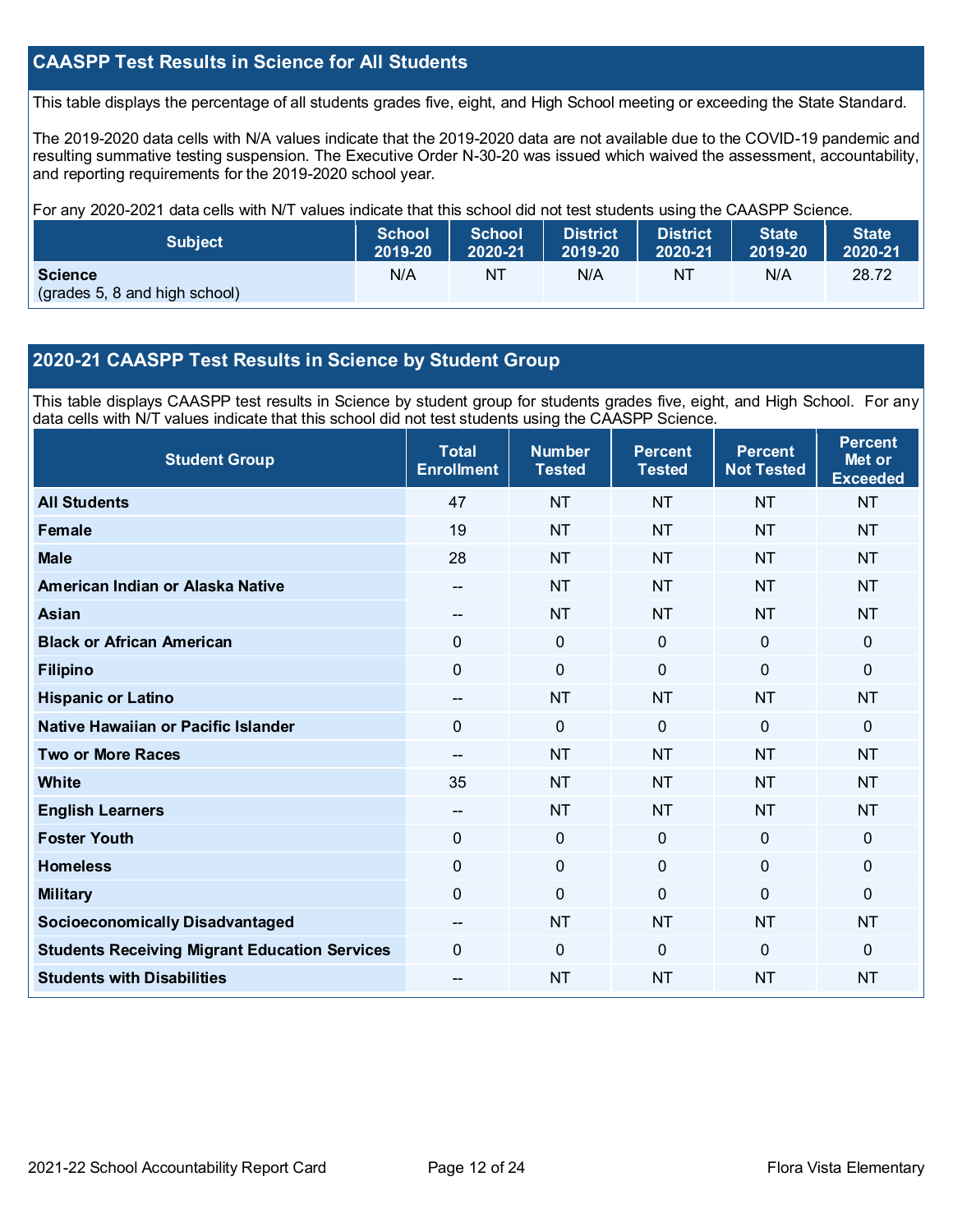## **B. Pupil Outcomes State Priority: Other Pupil Outcomes**

The SARC provides the following information relevant to the State priority: Other Pupil Outcomes (Priority 8): Pupil outcomes in the subject area of physical education.

## **2020-21 California Physical Fitness Test Results**

Due to the COVID-19 crisis, the Physical Fitness Test was suspended during the 2020-2021 school year and therefore no data are reported and each cell in this table is populated with "N/A."

| <b>Grade Level</b> | <b>Four of Six Fitness Standards</b> | Five of Six Fitness Standards   Six of Six Fitness Standards | Percentage of Students Meeting Percentage of Students Meeting Percentage of Students Meeting |
|--------------------|--------------------------------------|--------------------------------------------------------------|----------------------------------------------------------------------------------------------|
| Grade 5            | N/A                                  | N/A                                                          | N/A                                                                                          |
| Grade 7            | N/A                                  | N/A                                                          | N/A                                                                                          |
| Grade 9            | N/A                                  | N/A                                                          | N/A                                                                                          |

## **C. Engagement State Priority: Parental Involvement**

The SARC provides the following information relevant to the State priority: Parental Involvement (Priority 3): Efforts the school district makes to seek parent input in making decisions regarding the school district and at each school site.

## **2021-22 Opportunities for Parental Involvement**

Flora Vista offers a variety of events, programs and activities throughout the school year for parents to become actively involved in their child's school and education. Our Back-to-School Fall Social, Spring Auction, Performing Arts Nights, Academic Events, Spring Social, Wellness Week, and Walk to School Week are just a few of the many activities and events open to parents. Parent and school-community organizations are extremely supportive of the educational program at Flora Vista. Organizations include the Parent Teacher Association (PTA), Encinitas Educational Foundation, Dad's Club, Restaurant Nights, Matching Corporate Donations, and more. All volunteers participate in an orientation and training, and all visitors/volunteers are cleared through the Megan's law database. During the COVID-19 pandemic, no visitors are allowed on campus, but we are beginning to welcome back fully vaccinated volunteers to join us. Our PTA has reimagined many of our annual programs to encourage virtual and drive-through community engagement events during the COVID era. Virtual parent meetings (e.g., Principal Chats and PTA meetings) have served to increase access for many of our families, so even as we begin to reopen for fully vaccinated volunteers, we plan to continue some of these remote opportunities.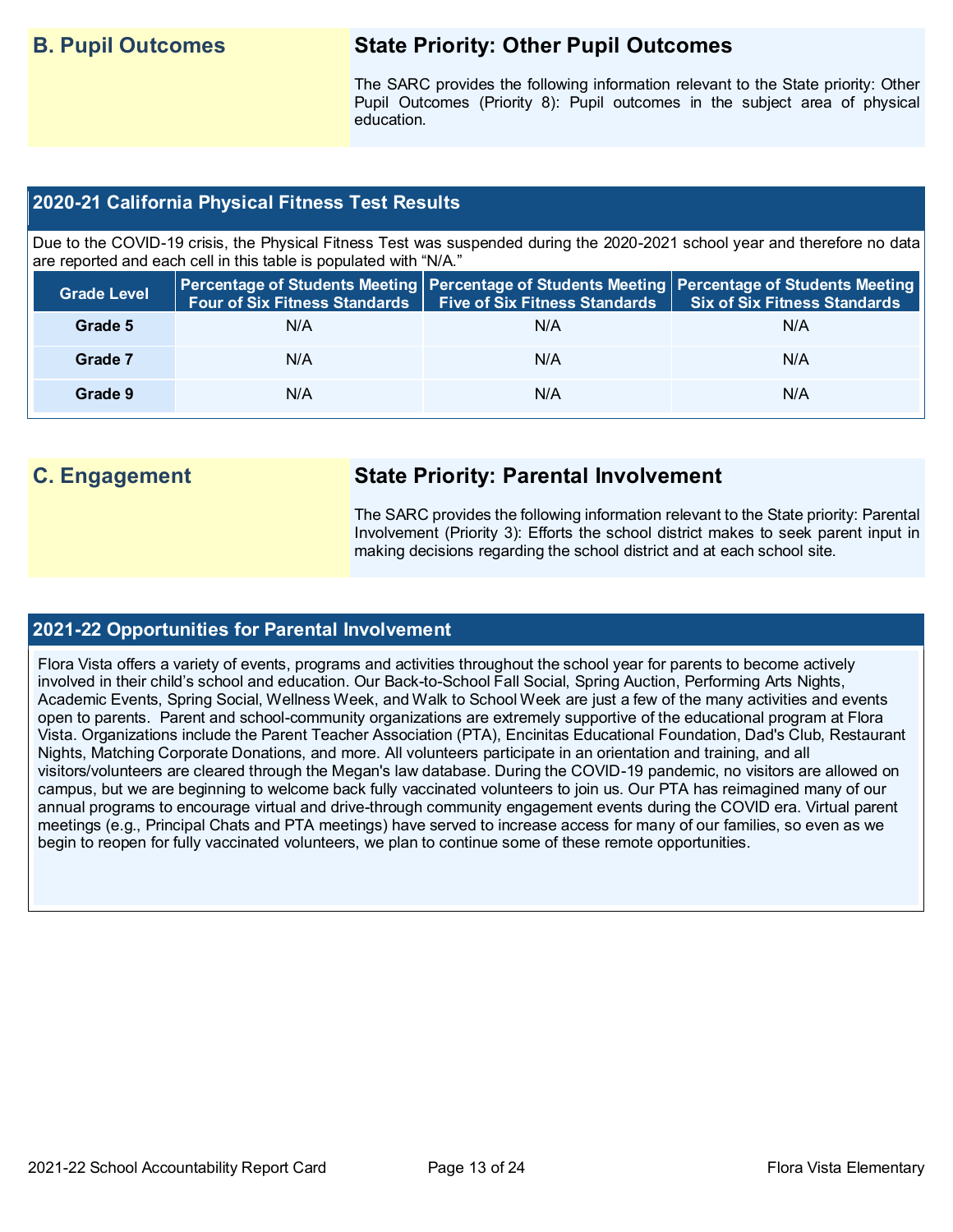## **2020-21 Chronic Absenteeism by Student Group**

| <b>Student Group</b>                                 | <b>Cumulative</b><br><b>Enrollment</b> | <b>Chronic</b><br><b>Absenteeism</b><br><b>Eligible Enrollment</b> | <b>Chronic</b><br><b>Absenteeism</b><br><b>Count</b> | <b>Chronic</b><br><b>Absenteeism</b><br><b>Rate</b> |
|------------------------------------------------------|----------------------------------------|--------------------------------------------------------------------|------------------------------------------------------|-----------------------------------------------------|
| <b>All Students</b>                                  | 410                                    | 402                                                                | 15                                                   | 3.7                                                 |
| <b>Female</b>                                        | 186                                    | 182                                                                | $\overline{4}$                                       | 2.2                                                 |
| <b>Male</b>                                          | 224                                    | 220                                                                | 11                                                   | 5.0                                                 |
| American Indian or Alaska Native                     | 3                                      | 3                                                                  | $\mathbf{0}$                                         | 0.0                                                 |
| <b>Asian</b>                                         | 20                                     | 20                                                                 | 1                                                    | 5.0                                                 |
| <b>Black or African American</b>                     | $\overline{2}$                         | $\overline{2}$                                                     | 0                                                    | 0.0                                                 |
| <b>Filipino</b>                                      | 5                                      | 5                                                                  | $\Omega$                                             | 0.0                                                 |
| <b>Hispanic or Latino</b>                            | 55                                     | 53                                                                 | 9                                                    | 17.0                                                |
| Native Hawaiian or Pacific Islander                  | $\Omega$                               | $\mathbf{0}$                                                       | $\Omega$                                             | 0.0                                                 |
| <b>Two or More Races</b>                             | 20                                     | 20                                                                 | 0                                                    | 0.0                                                 |
| White                                                | 297                                    | 292                                                                | 5                                                    | 1.7                                                 |
| <b>English Learners</b>                              | 20                                     | 20                                                                 | $\overline{4}$                                       | 20.0                                                |
| <b>Foster Youth</b>                                  | 1                                      | $\mathbf{1}$                                                       | $\Omega$                                             | 0.0                                                 |
| <b>Homeless</b>                                      | $\Omega$                               | 0                                                                  | 0                                                    | 0.0                                                 |
| <b>Socioeconomically Disadvantaged</b>               | 41                                     | 41                                                                 | $\overline{2}$                                       | 4.9                                                 |
| <b>Students Receiving Migrant Education Services</b> | $\mathbf{0}$                           | $\Omega$                                                           | 0                                                    | 0.0                                                 |
| <b>Students with Disabilities</b>                    | 77                                     | 76                                                                 | 7                                                    | 9.2                                                 |

## **C. Engagement State Priority: School Climate**

The SARC provides the following information relevant to the State priority: School Climate (Priority 6):

- Pupil suspension rates;
- Pupil expulsion rates; and
- Other local measures on the sense of safety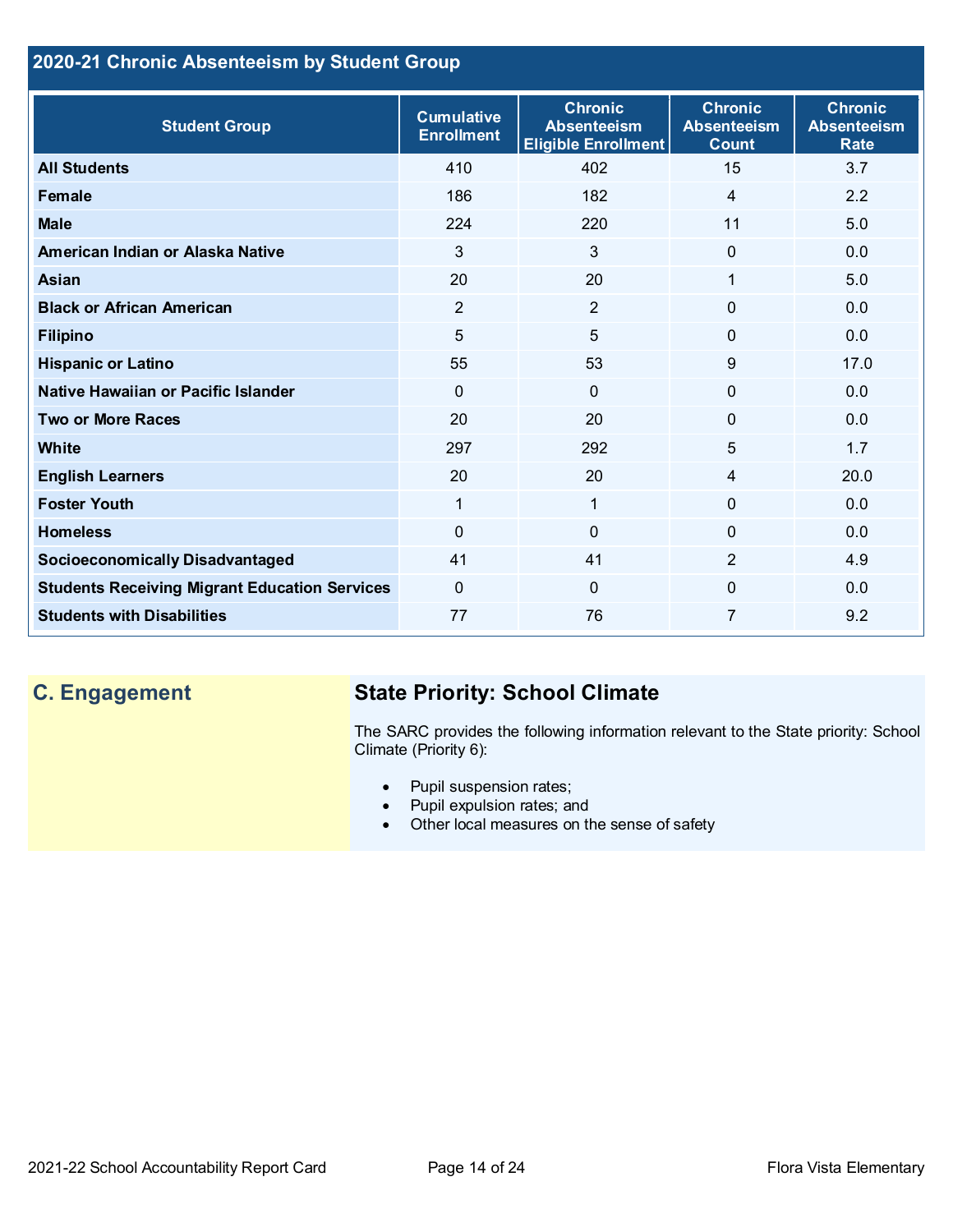### **Suspensions and Expulsions**

This table displays suspensions and expulsions data collected between July through June, each full school year respectively. Data collected during the 2020-21 school year may not be comparable to earlier years of this collection due to differences in learning mode instruction in response to the COVID-19 pandemic.

| <b>Subject</b>     | <b>School</b><br>2018-19 | <b>School</b><br>2020-21 | <b>District</b><br>2018-19 | <b>District</b><br>2020-21 | <b>State</b><br>2018-19 | <b>State</b><br>2020-21 |
|--------------------|--------------------------|--------------------------|----------------------------|----------------------------|-------------------------|-------------------------|
| <b>Suspensions</b> | 0.21                     | 0.24                     | 0.20                       | 0.10                       | 3.47                    | 0.20                    |
| <b>Expulsions</b>  | 0.00                     | 0.00                     | 0.00                       | 0.00                       | 0.08                    | 0.00                    |

This table displays suspensions and expulsions data collected between July through February, partial school year due to the COVID-19 pandemic. The 2019-2020 suspensions and expulsions rate data are not comparable to other year data because the 2019-2020 school year is a partial school year due to the COVID-19 crisis. As such, it would be inappropriate to make any comparisons in rates of suspensions and expulsions in the 2019-2020 school year compared to other school years.

| <b>Subject</b>     | <b>School</b><br>2019-20 | <b>District</b><br>2019-20 | <b>State</b><br>2019-20 |
|--------------------|--------------------------|----------------------------|-------------------------|
| <b>Suspensions</b> | 0.22                     | 0.18                       | 2.45                    |
| <b>Expulsions</b>  | 0.00                     | 0.00                       | 0.05                    |

## **2020-21 Suspensions and Expulsions by Student Group**

| <b>Student Group</b>                                 | <b>Suspensions Rate</b> | <b>Expulsions Rate</b> |
|------------------------------------------------------|-------------------------|------------------------|
| <b>All Students</b>                                  | 0.24                    | 0.00                   |
| Female                                               | 0.00                    | 0.00                   |
| <b>Male</b>                                          | 0.45                    | 0.00                   |
| American Indian or Alaska Native                     | 0.00                    | 0.00                   |
| Asian                                                | 0.00                    | 0.00                   |
| <b>Black or African American</b>                     | 0.00                    | 0.00                   |
| <b>Filipino</b>                                      | 0.00                    | 0.00                   |
| <b>Hispanic or Latino</b>                            | 1.82                    | 0.00                   |
| Native Hawaiian or Pacific Islander                  | 0.00                    | 0.00                   |
| <b>Two or More Races</b>                             | 0.00                    | 0.00                   |
| White                                                | 0.00                    | 0.00                   |
| <b>English Learners</b>                              | 0.00                    | 0.00                   |
| <b>Foster Youth</b>                                  | 0.00                    | 0.00                   |
| <b>Homeless</b>                                      | 0.00                    | 0.00                   |
| <b>Socioeconomically Disadvantaged</b>               | 0.00                    | 0.00                   |
| <b>Students Receiving Migrant Education Services</b> | 0.00                    | 0.00                   |
| <b>Students with Disabilities</b>                    | 1.30                    | 0.00                   |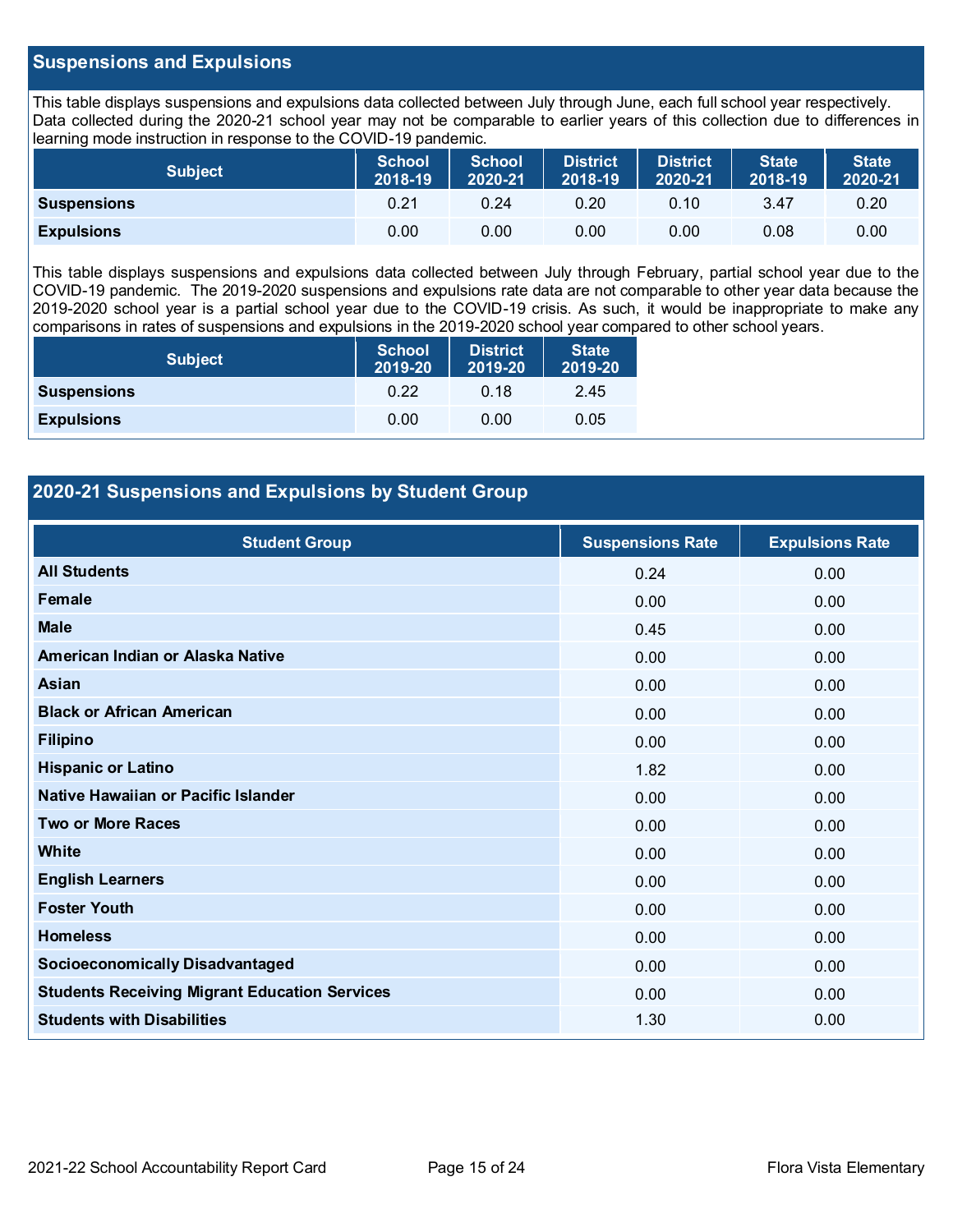#### **2021-22 School Safety Plan**

Maintaining a safe, clean, and orderly environment is a top priority and essential to teaching and learning. The Comprehensive School Safety Plan (CSSP) is developed by Flora Vista Elementary in consultation with local law enforcement/emergency preparedness staff, School Site Council (SSC) and Administrative Services in order to comply with Senate Bill 187. The CSSP includes: Annual Schools Safety Data, School Safety Policies and Procedures, Emergency Preparedness Procedures, and Emergency Plans and Protocols. It was most recently updated and reviewed in October 2021 and accepted by the Board of Trustees in November 2021.

We conduct regularly scheduled safety drills including fire, shelter-in-place, lockdown and earthquake. We practice evacuation procedures for fire, procedures for disaster preparedness, and to be ready to respond to the possibility of strangers or dangers on campus. Our district maintenance and site custodial personnel routinely check all play equipment for safety and make recommendations for proactive maintenance. To ensure safety during instructional hours, the perimeter gates of the site are locked immediately after entry each morning and reopened only at dismissal. During school hours, all visitors are required to present an ID for processing via our Raptor Visitor System. Additionally, our site is alarmed during non-school hours. To monitor all school sites, each school is equipped with surveillance cameras. We have a strong partnership with the San Diego County Sheriff's Department North Coastal Station in Encinitas, the Carlsbad Police Department and our Carlsbad School Resource Officers. All staff takes pride in our school and work together to maintain a well-kept and safe facility.

## **D. Other SARC Information Information Required in the SARC**

The information in this section is required to be in the SARC but is not included in the state priorities for LCFF.

### **2018-19 Elementary Average Class Size and Class Size Distribution**

This table displays the 2018-19 average class size and class size distribution. The columns titled "Number of Classes" indicates how many classes fall into each size category (a range of total students per class). The "Other" category is for multigrade level classes.

| <b>Grade Level</b> | <b>Average</b><br><b>Class Size</b> | $\mid$ Number of Classes with $\mid$ Number of Classes with $\mid$ Number of Classes with<br>1-20 Students | 21-32 Students | 33+ Students |
|--------------------|-------------------------------------|------------------------------------------------------------------------------------------------------------|----------------|--------------|
| Κ                  | 23                                  |                                                                                                            |                |              |
|                    | 24                                  |                                                                                                            |                |              |
|                    | 23                                  |                                                                                                            | 3              |              |
|                    | 24                                  |                                                                                                            |                |              |
|                    | 25                                  |                                                                                                            | ົ              |              |
|                    | 27                                  |                                                                                                            |                |              |
|                    | 30                                  |                                                                                                            |                |              |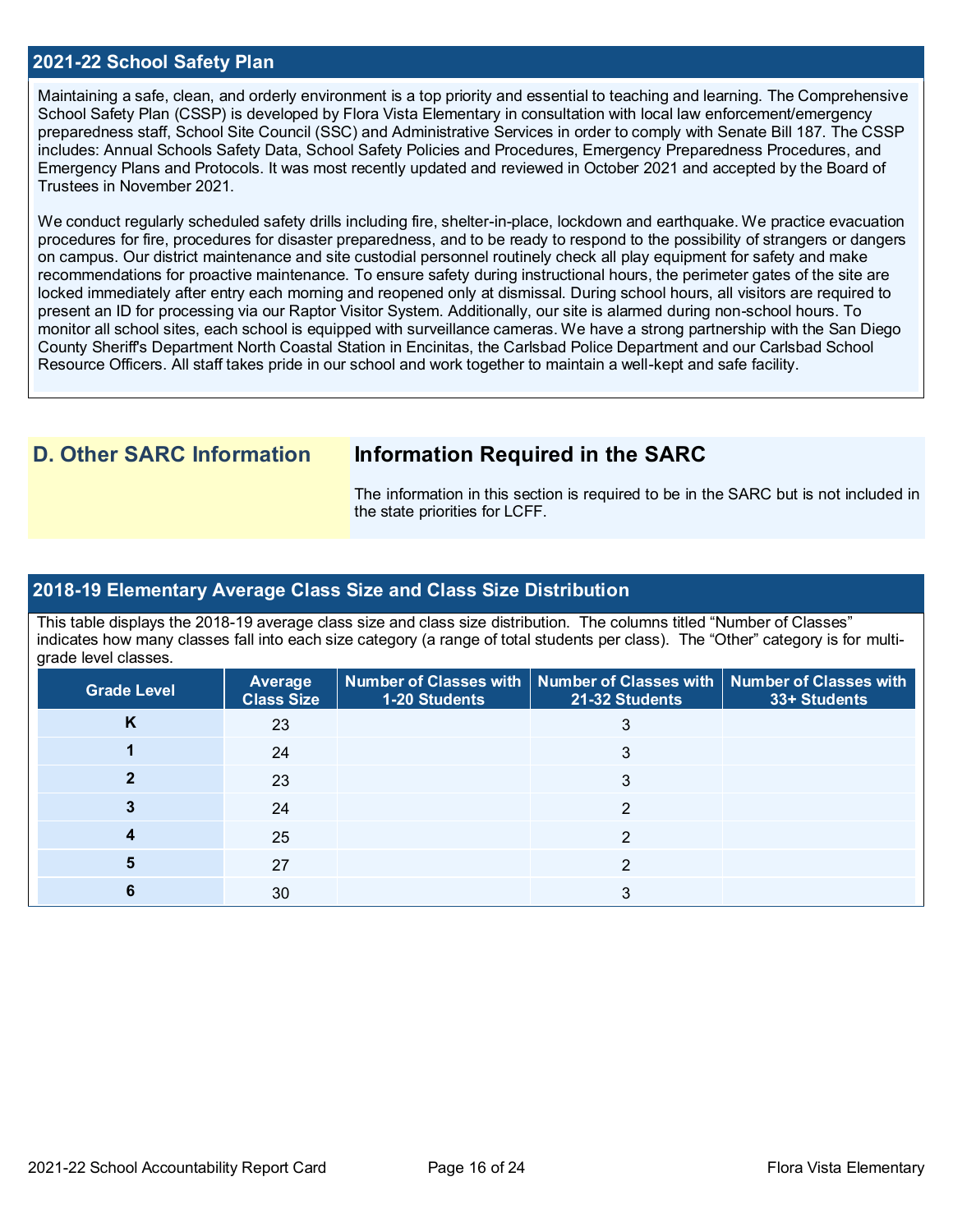#### **2019-20 Elementary Average Class Size and Class Size Distribution**

This table displays the 2019-20 average class size and class size distribution. The columns titled "Number of Classes" indicates how many classes fall into each size category (a range of total students per class). The "Other" category is for multi-grade level classes.

| <b>Grade Level</b> | Average<br><b>Class Size</b> | 1-20 Students | Number of Classes with   Number of Classes with   Number of Classes with<br>21-32 Students | 33+ Students |
|--------------------|------------------------------|---------------|--------------------------------------------------------------------------------------------|--------------|
| n                  | 32                           |               |                                                                                            |              |
|                    | 23                           |               | 3                                                                                          |              |
|                    | 23                           |               |                                                                                            |              |
|                    | 23                           |               |                                                                                            |              |
|                    | 25                           |               | ົ                                                                                          |              |
| 5                  | 32                           |               | ∩                                                                                          |              |
|                    | 31                           |               | ⌒                                                                                          |              |

### **2020-21 Elementary Average Class Size and Class Size Distribution**

This table displays the 2020-21 average class size and class size distribution. The columns titled "Number of Classes" indicates how many classes fall into each size category (a range of total students per class). The "Other" category is for multi-grade level classes.

| <b>Grade Level</b> | Average<br><b>Class Size</b> | 1-20 Students | Number of Classes with   Number of Classes with   Number of Classes with<br>21-32 Students | 33+ Students |
|--------------------|------------------------------|---------------|--------------------------------------------------------------------------------------------|--------------|
| K                  | 21                           |               |                                                                                            |              |
|                    | 24                           |               | າ                                                                                          |              |
|                    | 20                           |               | ົ                                                                                          |              |
|                    | 18                           |               |                                                                                            |              |
|                    | 30                           |               | 2                                                                                          |              |
| 5                  | 24                           |               | 2                                                                                          |              |
| 6                  | 29                           |               | າ                                                                                          |              |
| <b>Other</b>       | 23                           |               |                                                                                            |              |

## **2020-21 Ratio of Pupils to Academic Counselor**

This table displays the ratio of pupils to Academic Counselor. One full time equivalent (FTE) equals one staff member working full time; one FTE could also represent two staff members who each work 50 percent of full time.

| $\textsf{Title}^{\intercal}$        | <b>Ratio</b> |
|-------------------------------------|--------------|
| <b>Pupils to Academic Counselor</b> |              |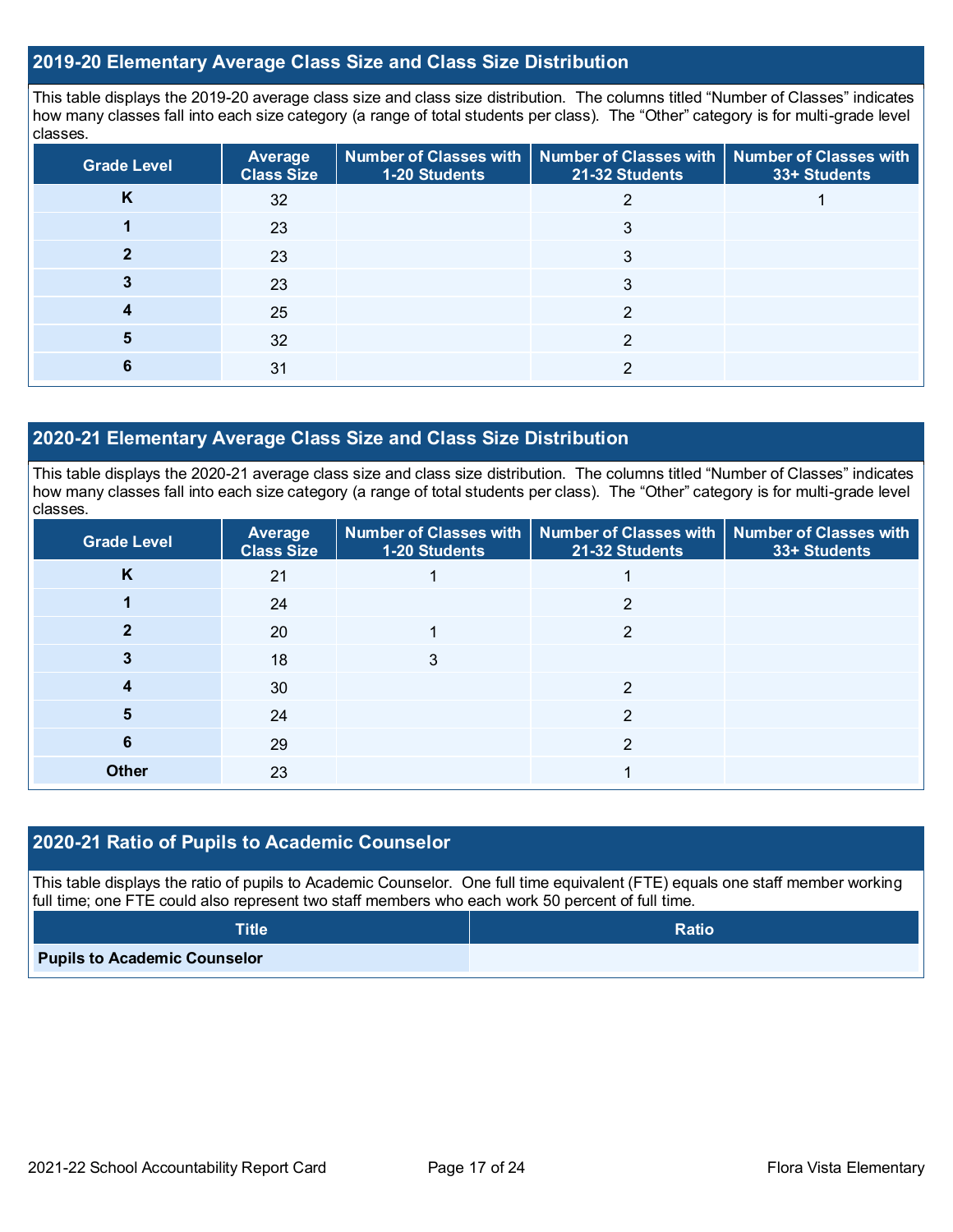### **2020-21 Student Support Services Staff**

This table displays the number of FTE support staff assigned to this school. One full time equivalent (FTE) equals one staff member working full time; one FTE could also represent two staff members who each work 50 percent of full time.

| <b>Title</b>                                                         | <b>Number of FTE Assigned to School</b> |
|----------------------------------------------------------------------|-----------------------------------------|
| <b>Counselor (Academic, Social/Behavioral or Career Development)</b> | 0                                       |
| Library Media Teacher (Librarian)                                    | 0                                       |
| Library Media Services Staff (Paraprofessional)                      | $\Omega$                                |
| <b>Psychologist</b>                                                  |                                         |
| <b>Social Worker</b>                                                 | $\Omega$                                |
| <b>Speech/Language/Hearing Specialist</b>                            |                                         |
| <b>Resource Specialist (non-teaching)</b>                            | 0.2                                     |

## **2019-20 Expenditures Per Pupil and School Site Teacher Salaries**

This table displays the 2019-20 expenditures per pupil and average teach salary for this school. Cells with N/A values do not require data.

| <b>Level</b>                                         | <b>Total</b><br><b>Expenditures</b><br><b>Per Pupil</b> | <b>Expenditures</b><br><b>Per Pupil</b><br>(Restricted) | <b>Expenditures</b><br><b>Per Pupil</b><br>(Unrestricted) | Average<br><b>Teacher</b><br><b>Salary</b> |
|------------------------------------------------------|---------------------------------------------------------|---------------------------------------------------------|-----------------------------------------------------------|--------------------------------------------|
| <b>School Site</b>                                   | \$16,077.54                                             | \$7,202.03                                              | \$8.875.51                                                | \$84,895.00                                |
| <b>District</b>                                      | N/A                                                     | N/A                                                     | \$8,742.21                                                | \$87,014                                   |
| <b>Percent Difference - School Site and District</b> | N/A                                                     | N/A                                                     | $-1.0$                                                    | $-2.5$                                     |
| <b>State</b>                                         |                                                         |                                                         | \$8,444                                                   | \$85,863                                   |
| <b>Percent Difference - School Site and State</b>    | N/A                                                     | N/A                                                     | 15.6                                                      | $-1.1$                                     |

## **2020-21 Types of Services Funded**

In addition to general fund State funding, Encinitas Union School District receives State and Federal categorical funding for special programs that include categorical, special education and support programs such as Special Education, Title I, Title II and Title III, where applicable, Mental Health and Instructional Materials.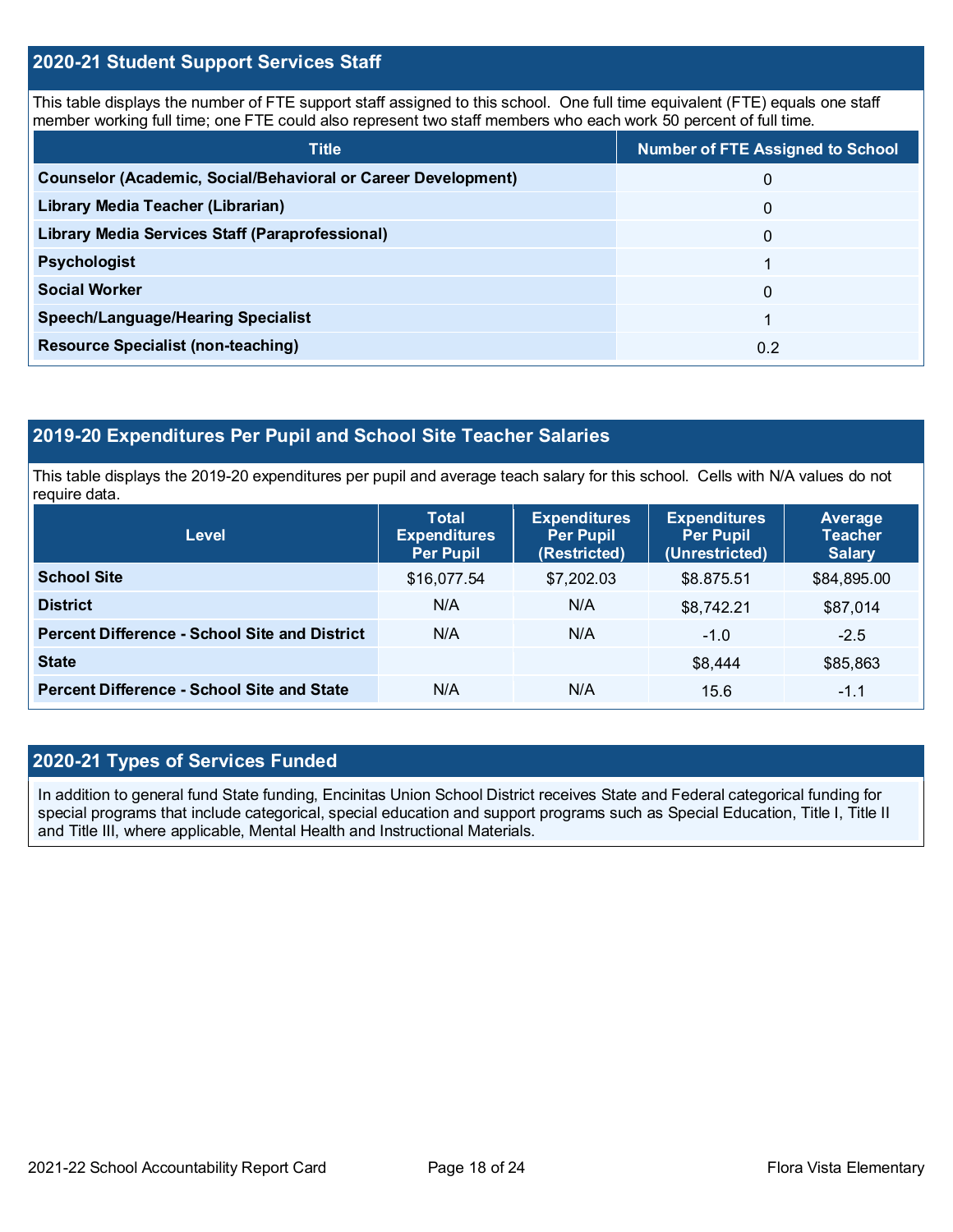## **2019-20 Teacher and Administrative Salaries**

This table displays the 2019-20 Teacher and Administrative salaries. For detailed information on salaries, see the CDE Certification Salaries & Benefits web page at [http://www.cde.ca.gov/ds/fd/cs/.](http://www.cde.ca.gov/ds/fd/cs/)

| Category                                             | <b>District</b><br><b>Amount</b> | <b>State Average</b><br>for Districts<br>in Same Category |
|------------------------------------------------------|----------------------------------|-----------------------------------------------------------|
| <b>Beginning Teacher Salary</b>                      | \$48,084                         | \$52,060                                                  |
| <b>Mid-Range Teacher Salary</b>                      | \$79,249                         | \$84,043                                                  |
| <b>Highest Teacher Salary</b>                        | \$117,538                        | \$107,043                                                 |
| <b>Average Principal Salary (Elementary)</b>         | \$139,665                        | \$133,582                                                 |
| <b>Average Principal Salary (Middle)</b>             | \$0                              | \$138,803                                                 |
| <b>Average Principal Salary (High)</b>               | \$0                              | \$133,845                                                 |
| <b>Superintendent Salary</b>                         | \$225,000                        | \$240,628                                                 |
| <b>Percent of Budget for Teacher Salaries</b>        | 41%                              | 35%                                                       |
| <b>Percent of Budget for Administrative Salaries</b> | 6%                               | 5%                                                        |

#### **Professional Development**

In Encinitas teachers participate in professional development at least once per month. Four months are dedicated to districtwide training, while six months are dedicated to school specific training. Teachers also participate in choice and extended learning opportunities, weekly collaboration and planning, as well as individual professional development around personalized learning topics. In 2021-22 all staff completed nine hours of Equity Professional Learning, focused on Identity, Joy, and Representation. Our teachers have also had opportunities to attend district workshops on digital citizenship, digital and print curriculum and programs, CGI, and more.

This table displays the number of school days dedicated to staff development and continuous improvement.

| <b>Subiect</b> \                                                                |    |  |
|---------------------------------------------------------------------------------|----|--|
| Number of school days dedicated to Staff Development and Continuous Improvement | 16 |  |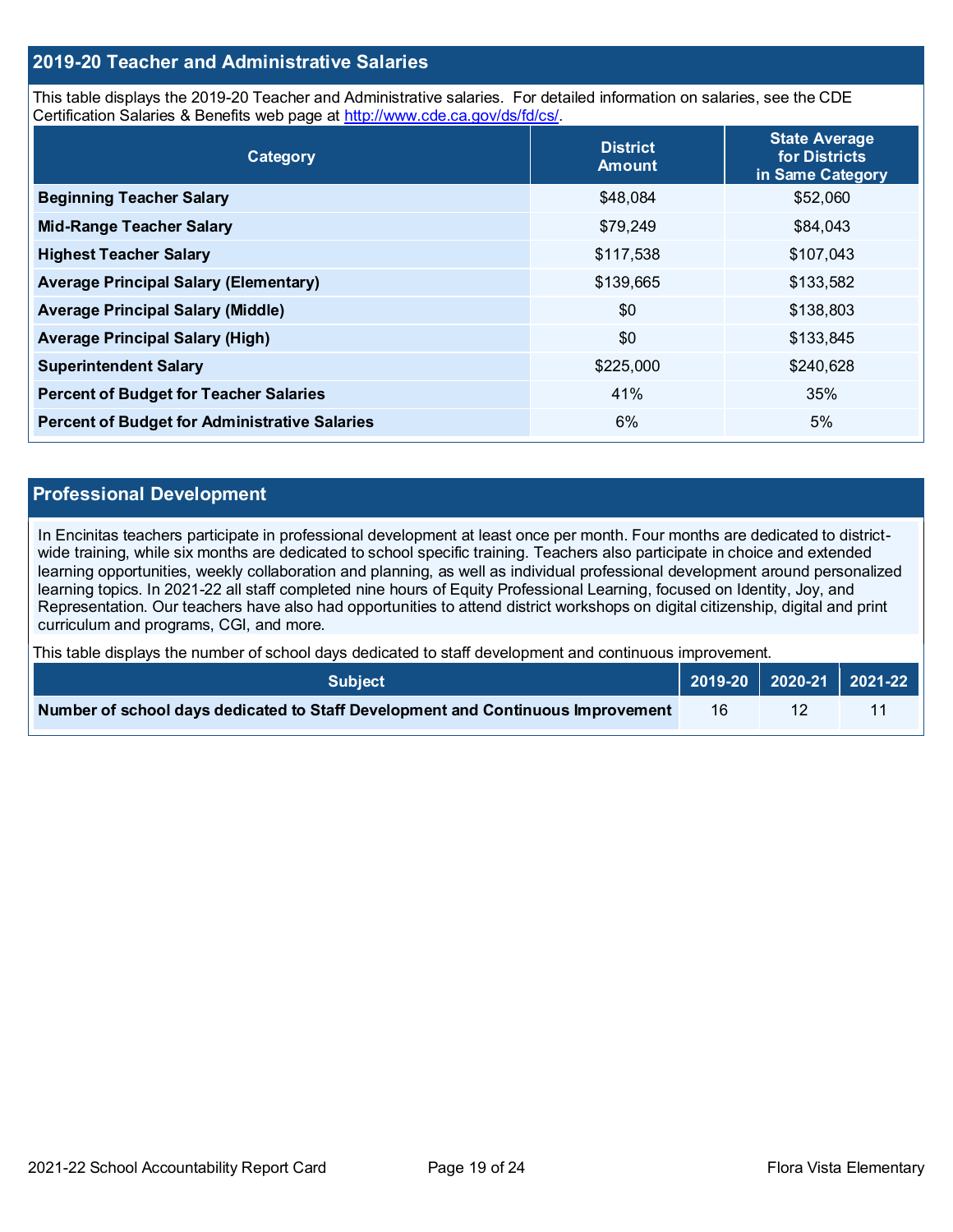# **Encinitas Union Elementary School District 2020-21 Local Accountability Report Card (LARC) Addendum**

## **Local Accountability Report Card (LARC) Addendum**

**2020-21 Local Accountability Report Card (LARC) Addendum Overview**



On July 14, 2021, the California State Board of Education (SBE) determined that the California Department of Education (CDE) will use the SARC as the mechanism to conduct a one-time data collection of the LEA-level aggregate test results of all school's local assessments administered during the 2020–2021 school year in order to meet the federal Every Students Succeeds Act (ESSA) reporting requirement for the Local Educational Agency Accountability Report Cards (LARCs).

Each local educational agency (LEA) is responsible for preparing and posting their annual LARC in accordance with the federal ESSA. As a courtesy, the CDE prepares and posts the LARCs on behalf of all LEAs.

Only for the 2020–2021 school year and the 2020–2021 LARCs, LEAs are required to report their aggregate local assessments test results at the LEA-level to the CDE by populating the tables below via the SARC. These data will be used to meet the LEAs' federal requirement for their LARCs. Note that it is the responsibility of the school and LEA to ensure that all student privacy and suppression rules are in place when reporting data in Tables 3 and 4 in the Addendum, as applicable.

The tables below are not part of the SBE approved 2020–2021 SARC template but rather are the mechanism by which these required data will be collected from LEAs.

For purposes of the LARC and the following tables, an LEA is defined as a school district, a county office of education, or a direct funded charter school.

| 2021-22 District Contact Information |                                                         |  |  |  |  |
|--------------------------------------|---------------------------------------------------------|--|--|--|--|
| <b>District Name</b>                 | <b>Encinitas Union Elementary School District</b>       |  |  |  |  |
| <b>Phone Number</b>                  | 760.944.4300                                            |  |  |  |  |
| Superintendent                       | Andrée Grey                                             |  |  |  |  |
| <b>Email Address</b>                 | Andrée.Grey@eusd.net                                    |  |  |  |  |
| <b>District Website Address</b>      | https://www.eusd.net/our-district/school-accountability |  |  |  |  |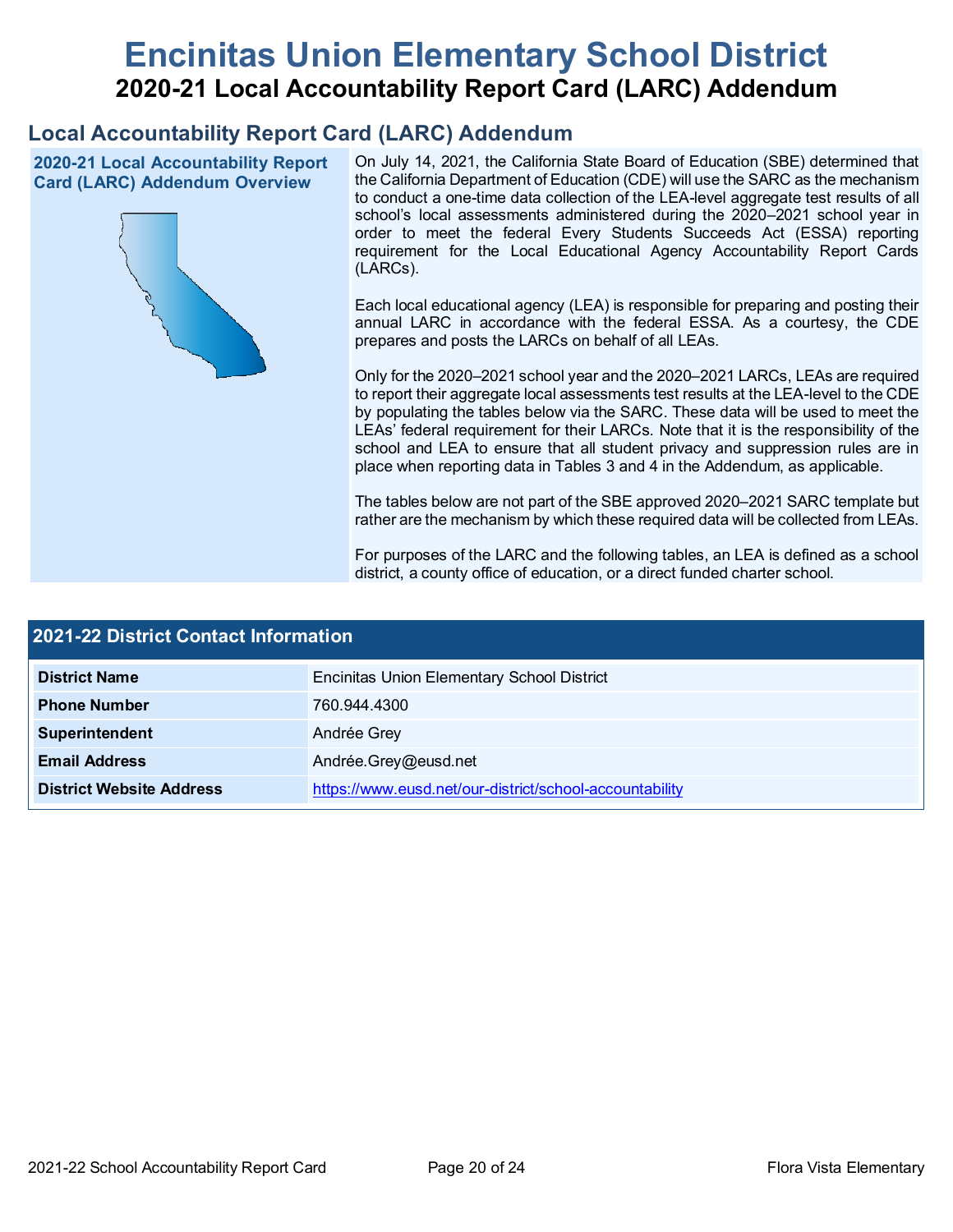## **2020-21 CAASPP Test Results in ELA by Student Group**

This table displays CAASPP test results in ELA by student group for students grades three through eight and grade eleven taking and completing a state-administered assessment. The CDE will populate this table for schools in cases where the school administered the CAASPP assessment. In cases where the school administered a local assessment instead of CAASPP, the CDE will populate this table with "NT" values, meaning this school did not test students using the CAASPP. See the local assessment(s) table for more information.

| <b>CAASPP</b><br><b>Student Groups</b>               | <b>CAASPP</b><br><b>Total</b><br><b>Enrollment</b> | <b>CAASPP</b><br><b>Number</b><br><b>Tested</b> | <b>CAASPP</b><br><b>Percent</b><br><b>Tested</b> | <b>CAASPP</b><br><b>Percent</b><br><b>Not Tested</b> | <b>CAASPP</b><br><b>Percent</b><br>Met or<br><b>Exceeded</b> |
|------------------------------------------------------|----------------------------------------------------|-------------------------------------------------|--------------------------------------------------|------------------------------------------------------|--------------------------------------------------------------|
| <b>All Students</b>                                  | 2938                                               | 1                                               | 0.03                                             | 99.97                                                | --                                                           |
| <b>Female</b>                                        | 1350                                               | $\pmb{0}$                                       | 0.00                                             | 100.00                                               | --                                                           |
| <b>Male</b>                                          | 1588                                               | 1                                               | 0.06                                             | 99.94                                                | --                                                           |
| American Indian or Alaska Native                     | 17                                                 | $\mathbf 0$                                     |                                                  | 100.00                                               | --                                                           |
| <b>Asian</b>                                         | 121                                                | 0                                               | 0.00                                             | 100.00                                               | --                                                           |
| <b>Black or African American</b>                     | 20                                                 | $\mathbf 0$                                     | 0.00                                             | 100.00                                               | --                                                           |
| <b>Filipino</b>                                      | 25                                                 | $\mathbf 0$                                     | 0.00                                             | 100.00                                               |                                                              |
| <b>Hispanic or Latino</b>                            | 640                                                | $\mathbf 0$                                     | 0.00                                             | 100.00                                               | --                                                           |
| Native Hawaiian or Pacific Islander                  | --                                                 | --                                              | --                                               | --                                                   | --                                                           |
| <b>Two or More Races</b>                             | 148                                                | 0                                               | 0.00                                             | 100.00                                               | --                                                           |
| <b>White</b>                                         | 1962                                               | $\mathbf{1}$                                    | 0.05                                             | 99.95                                                |                                                              |
| <b>English Learners</b>                              | 263                                                | $\mathbf 0$                                     | 0.00                                             | 100.00                                               |                                                              |
| <b>Foster Youth</b>                                  | $\overline{\phantom{m}}$                           | $\overline{\phantom{a}}$                        | $\overline{\phantom{a}}$                         | $-$                                                  | $\mathbf{m}$                                                 |
| <b>Homeless</b>                                      | 20                                                 | $\mathbf 0$                                     | 0.00                                             | 100.00                                               | --                                                           |
| <b>Military</b>                                      | 13                                                 | 0                                               | 0.00                                             | 100.00                                               | --                                                           |
| <b>Socioeconomically Disadvantaged</b>               | 508                                                | $\mathbf 0$                                     | 0.00                                             | 100.00                                               | --                                                           |
| <b>Students Receiving Migrant Education Services</b> |                                                    | --                                              |                                                  |                                                      |                                                              |
| <b>Students with Disabilities</b>                    | 511                                                | $\mathbf{1}$                                    | 0.20                                             | 99.80                                                | --                                                           |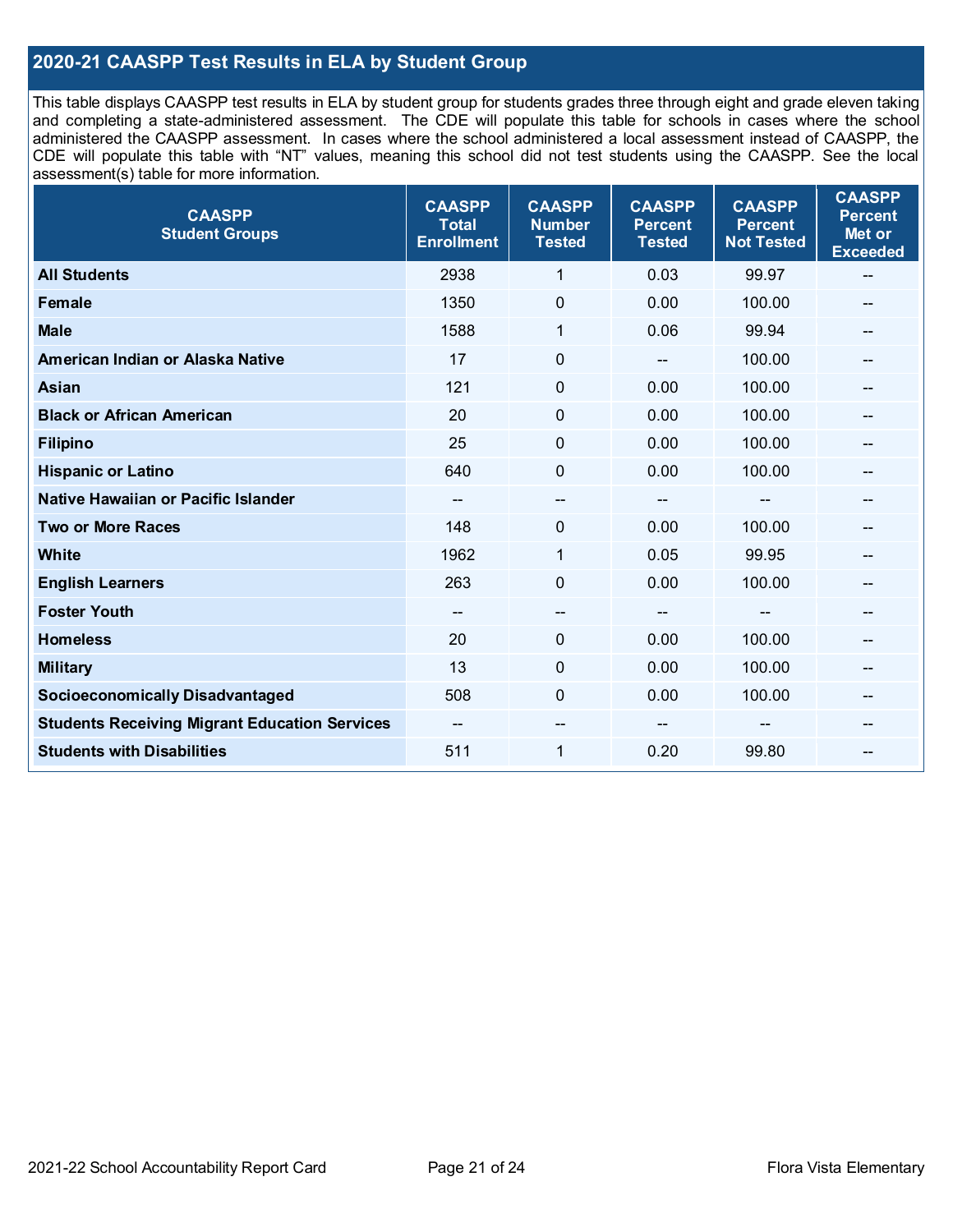## **2020-21 CAASPP Test Results in Math by Student Group**

This table displays CAASPP test results in Math by student group for students grades three through eight and grade eleven taking and completing a state-administered assessment. The CDE will populate this table for schools in cases where the school administered the CAASPP assessment. In cases where the school administered a local assessment instead of CAASPP, the CDE will populate this table with "NT" values, meaning this school did not test students using the CAASPP. See the local assessment(s) table for more information.

| <b>CAASPP</b><br><b>Student Groups</b>               | <b>CAASPP</b><br><b>Total</b><br><b>Enrollment</b> | <b>CAASPP</b><br><b>Number</b><br><b>Tested</b> | <b>CAASPP</b><br><b>Percent</b><br><b>Tested</b> | <b>CAASPP</b><br><b>Percent</b><br><b>Not Tested</b> | <b>CAASPP</b><br><b>Percent</b><br>Met or<br><b>Exceeded</b> |
|------------------------------------------------------|----------------------------------------------------|-------------------------------------------------|--------------------------------------------------|------------------------------------------------------|--------------------------------------------------------------|
| <b>All Students</b>                                  | 2938                                               | 1                                               | 0.03                                             | 99.97                                                | $-$                                                          |
| Female                                               | 1350                                               | $\mathbf 0$                                     | 0.00                                             | 100.00                                               |                                                              |
| <b>Male</b>                                          | 1588                                               | 1                                               | 0.06                                             | 99.94                                                | $\overline{a}$                                               |
| American Indian or Alaska Native                     | 17                                                 | $\pmb{0}$                                       |                                                  | 100.00                                               | --                                                           |
| <b>Asian</b>                                         | 121                                                | 0                                               | 0.00                                             | 100.00                                               | --                                                           |
| <b>Black or African American</b>                     | 20                                                 | $\mathbf 0$                                     | 0.00                                             | 100.00                                               |                                                              |
| <b>Filipino</b>                                      | 25                                                 | $\mathbf 0$                                     | 0.00                                             | 100.00                                               |                                                              |
| <b>Hispanic or Latino</b>                            | 640                                                | $\mathbf 0$                                     | 0.00                                             | 100.00                                               | --                                                           |
| Native Hawaiian or Pacific Islander                  | --                                                 | $\overline{\phantom{a}}$                        | --                                               | --                                                   | --                                                           |
| <b>Two or More Races</b>                             | 148                                                | 0                                               | 0.00                                             | 100.00                                               | --                                                           |
| White                                                | 1962                                               | 1                                               | 0.05                                             |                                                      | --                                                           |
| <b>English Learners</b>                              | 263                                                | 0                                               | 0.00                                             | 100.00                                               |                                                              |
| <b>Foster Youth</b>                                  | --                                                 | $\hspace{0.05cm}$ – $\hspace{0.05cm}$           | --                                               | $\mathbf{m}$                                         | --                                                           |
| <b>Homeless</b>                                      | 20                                                 | $\mathbf 0$                                     | 0.00                                             | 100.00                                               | --                                                           |
| <b>Military</b>                                      | 13                                                 | $\mathbf 0$                                     | 0.00                                             | 100.00                                               |                                                              |
| <b>Socioeconomically Disadvantaged</b>               | 508                                                | $\Omega$                                        | 0.00                                             | 100.00                                               | --                                                           |
| <b>Students Receiving Migrant Education Services</b> | --                                                 | --                                              |                                                  |                                                      |                                                              |
| <b>Students with Disabilities</b>                    | 511                                                | 1                                               | 0.20                                             | 99.80                                                | $-$                                                          |

## **2020-21 Local Assessment Test Results in ELA by Student Group**

This table displays Local Assessment test results in ELA by student group for students grades three through eight and grade eleven. LEAs/schools will populate this table for schools in cases where the school administered a local assessment. In cases where the school administered the CAASPP assessment, LEAs/schools will populate this table with "N/A" values in all cells, meaning this table is Not Applicable for this school.

| <b>iReady</b><br><b>Student Groups</b> | <b>iReady</b><br><b>Total</b><br><b>Enrollment</b> | <b>iReady</b><br><b>Number</b><br><b>Tested</b> | <b>iReady</b><br><b>Percent</b><br><b>Tested</b> | <b>iReady</b><br><b>Percent</b><br><b>Not Tested</b> | <b>iReady</b><br><b>Percent</b><br>At or Above<br><b>Grade Level</b> |
|----------------------------------------|----------------------------------------------------|-------------------------------------------------|--------------------------------------------------|------------------------------------------------------|----------------------------------------------------------------------|
| <b>All Students</b>                    | 2929                                               | 2794                                            | 95.39                                            | 4.61                                                 | 74.91                                                                |
| Female                                 | 1349                                               | 1278                                            | 94.74                                            | 5.26                                                 | 78.25                                                                |
| <b>Male</b>                            | 1578                                               | 1516                                            | 96.07                                            | 3.93                                                 | 72.1                                                                 |
| American Indian or Alaska Native       | 17                                                 | 16                                              | 94.12                                            | 5.88                                                 | 62.5                                                                 |
| <b>Asian</b>                           | 122                                                | 117                                             | 95.9                                             | 4.1                                                  | 89.74                                                                |

2021-22 School Accountability Report Card **Page 22 of 24** Page 22 of 24 Flora Vista Elementary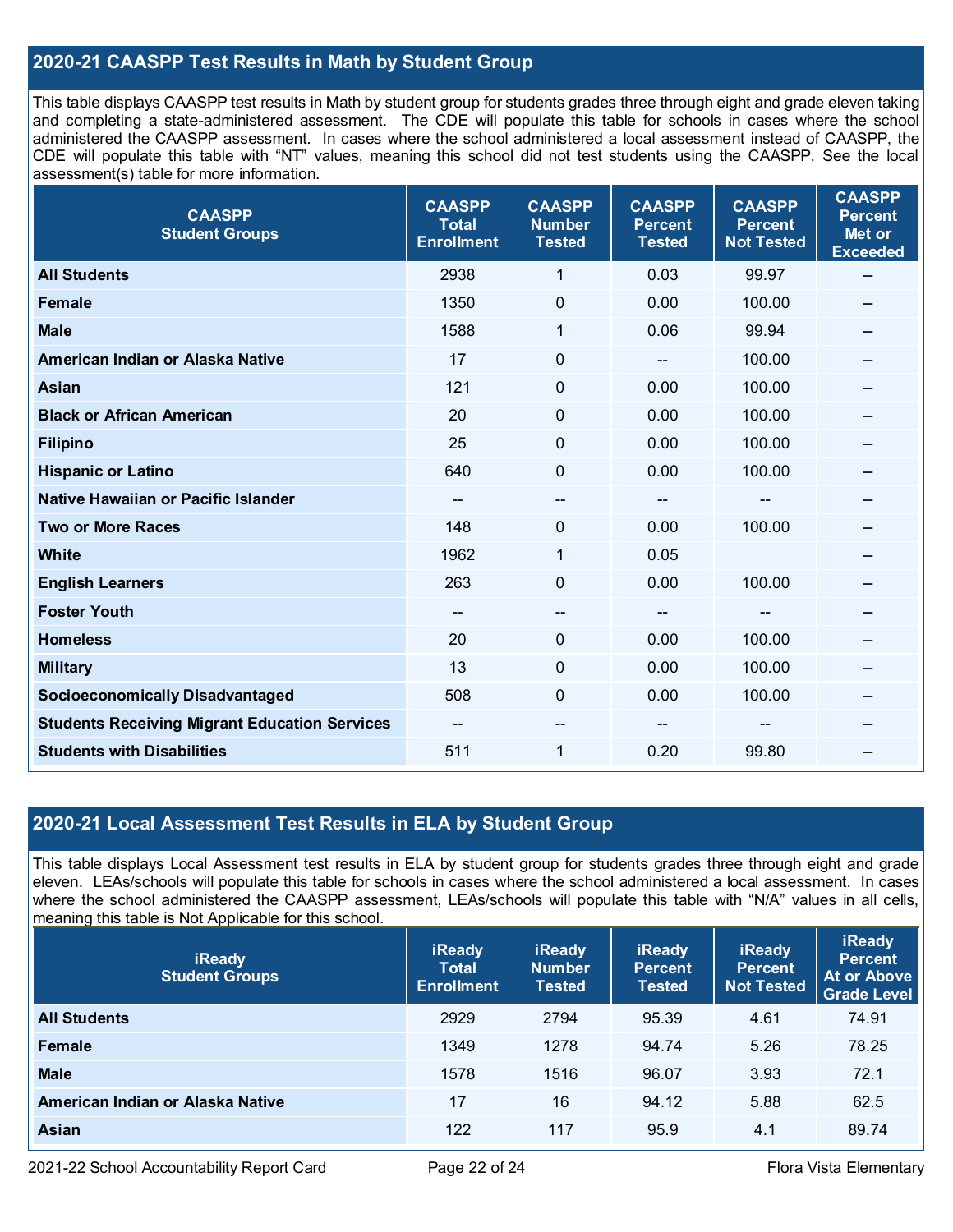| <b>Black or African American</b>                                                           | 20                                               | 18                                            | 90                                             | 10                                                 | 61.11                                                                     |  |
|--------------------------------------------------------------------------------------------|--------------------------------------------------|-----------------------------------------------|------------------------------------------------|----------------------------------------------------|---------------------------------------------------------------------------|--|
| <b>Filipino</b>                                                                            | 26                                               | 23                                            | 88.46                                          | 11.54                                              | 69.57                                                                     |  |
| <b>Hispanic or Latino</b>                                                                  | 638                                              | 609                                           | 95.45                                          | 4.55                                               | 52.38                                                                     |  |
| Native Hawaiian or Pacific Islander                                                        | 5                                                | $\overline{4}$                                | --                                             | $\qquad \qquad \blacksquare$                       | --                                                                        |  |
| <b>Two or More Races</b>                                                                   | 129                                              | 121                                           | 93.8                                           | 6.2                                                | 81.82                                                                     |  |
| <b>White</b>                                                                               | 1954                                             | 1872                                          | 95.8                                           | 4.2                                                | 81.04                                                                     |  |
| <b>English Learners</b>                                                                    | 250                                              | 233                                           | 93.2                                           | 6.8                                                | 16.74                                                                     |  |
| <b>Homeless</b>                                                                            | 7                                                | 6                                             | --                                             | $-$                                                | --                                                                        |  |
| <b>Socioeconomically Disadvantaged</b>                                                     | 382                                              | 354                                           | 92.67                                          | 7.33                                               | 41.81                                                                     |  |
| <b>Students Receiving Migrant Education Services</b>                                       | 8                                                | $\overline{7}$                                |                                                |                                                    |                                                                           |  |
| <b>Students with Disabilities</b>                                                          | 570                                              | 525                                           | 92.11                                          | 7.89                                               | 47.81                                                                     |  |
| <b>STAR</b><br><b>Student Groups</b>                                                       | <b>STAR</b><br><b>Total</b><br><b>Enrollment</b> | <b>STAR</b><br><b>Number</b><br><b>Tested</b> | <b>STAR</b><br><b>Percent</b><br><b>Tested</b> | <b>STAR</b><br><b>Percent</b><br><b>Not Tested</b> | <b>STAR</b><br><b>Percent</b><br><b>At or Above</b><br><b>Grade Level</b> |  |
| <b>All Students</b>                                                                        | 2929                                             | $\mathfrak{S}$                                |                                                |                                                    | --                                                                        |  |
| <b>Male</b>                                                                                | 1578                                             | $\mathbf{1}$                                  |                                                | $\qquad \qquad -$                                  | --                                                                        |  |
| <b>Hispanic or Latino</b>                                                                  | 638                                              | $\overline{1}$                                |                                                | $\qquad \qquad -$                                  | --                                                                        |  |
| <b>Students with Disabilities</b>                                                          | 570                                              | 1                                             | --                                             | $- -$                                              | --                                                                        |  |
| *At or above the grade-level standard in the context of the local assessment administered. |                                                  |                                               |                                                |                                                    |                                                                           |  |

## **2020-21 Local Assessment Test Results in Math by Student Group**

This table displays Local Assessment test results in Math by student group for students grades three through eight and grade eleven. LEAs/schools will populate this table for schools in cases where the school administered a local assessment. In cases where the school administered the CAASPP assessment, LEAs/schools will populate this table with "N/A" values in all cells, meaning this table is Not Applicable for this school.

| <b>iReady</b><br><b>Student Groups</b> | <b>iReady</b><br><b>Total</b><br><b>Enrollment</b> | <b>iReady</b><br><b>Number</b><br><b>Tested</b> | <b>iReady</b><br><b>Percent</b><br>Tested | <b>iReady</b><br><b>Percent</b><br><b>Not Tested</b> | <b>iReady</b><br><b>Percent</b><br><b>At or Above</b><br><b>Grade Level</b> |
|----------------------------------------|----------------------------------------------------|-------------------------------------------------|-------------------------------------------|------------------------------------------------------|-----------------------------------------------------------------------------|
| <b>All Students</b>                    | 2929                                               | 2812                                            | 96.01                                     | 3.99                                                 | 58.78                                                                       |
| Female                                 | 1349                                               | 1285                                            | 95.26                                     | 4.74                                                 | 54.94                                                                       |
| <b>Male</b>                            | 1578                                               | 1527                                            | 96.77                                     | 3.23                                                 | 62.02                                                                       |
| American Indian or Alaska Native       | 17                                                 | 17                                              | 100                                       |                                                      | 35.29                                                                       |
| <b>Asian</b>                           | 122                                                | 118                                             | 96.72                                     | 3.28                                                 | 77.97                                                                       |
| <b>Black or African American</b>       | 20                                                 | 18                                              | 90                                        | 10                                                   | 38.89                                                                       |
| <b>Filipino</b>                        | 26                                                 | 23                                              | 88.46                                     | 11.54                                                | 56.52                                                                       |
| <b>Hispanic or Latino</b>              | 638                                                | 622                                             | 97.49                                     | 2.51                                                 | 34.08                                                                       |
| Native Hawaiian or Pacific Islander    | 5                                                  | 4                                               | --                                        | --                                                   | --                                                                          |
| <b>Two or More Races</b>               | 129                                                | 123                                             | 95.35                                     | 4.65                                                 | 68.29                                                                       |
| White                                  | 1954                                               | 1872                                            | 95.8                                      | 4.2                                                  | 65.49                                                                       |
| <b>English Learners</b>                | 250                                                | 239                                             | 95.6                                      | 4.4                                                  | 12.13                                                                       |
| <b>Homeless</b>                        | 7                                                  | 6                                               | --                                        | --                                                   | --                                                                          |